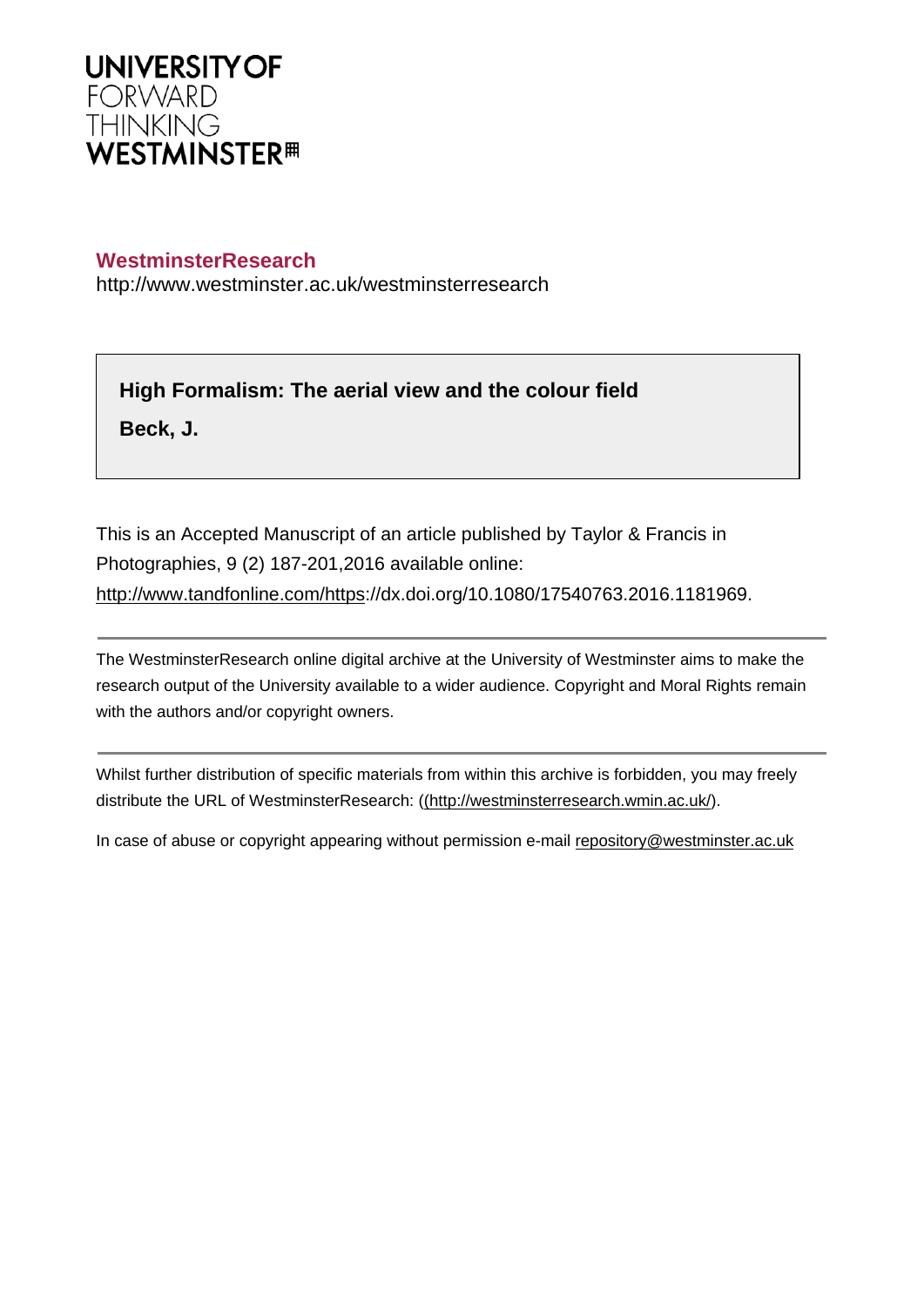#### High Formalism: The Aerial View and the Colour Field

#### John Beck

#### Abstract

Laura Kurgan's *Monochrome Landscapes* (2004), first exhibited in the Whitney Museum of American Art in New York City, consists of four oblong Cibachrome prints derived from digital files sourced from the commercial Ikonos and QuickBird satellites. The prints are ostensibly flat, depthless fields of white, green, blue and yellow, yet the captions provided explain that the sites represented are related to contested military, industrial and cartographic practices. In Kurgan's account of *Monochrome Landscapes,* she explains that it is in dialogue with another work from the Whitney by abstract artist Ellsworth Kelly. This article pursues the relationship between formalist abstraction and satellite imaging in order to demonstrate how formalist strategies aimed at producing an immediate retinal response are bound up with contemporary uses of digital information and the truth claims such information can be made to substantiate.

#### Keywords

Formalism Abstraction Surveillance Camouflage Satellite images

The increasing public availability over the last two decades of location-based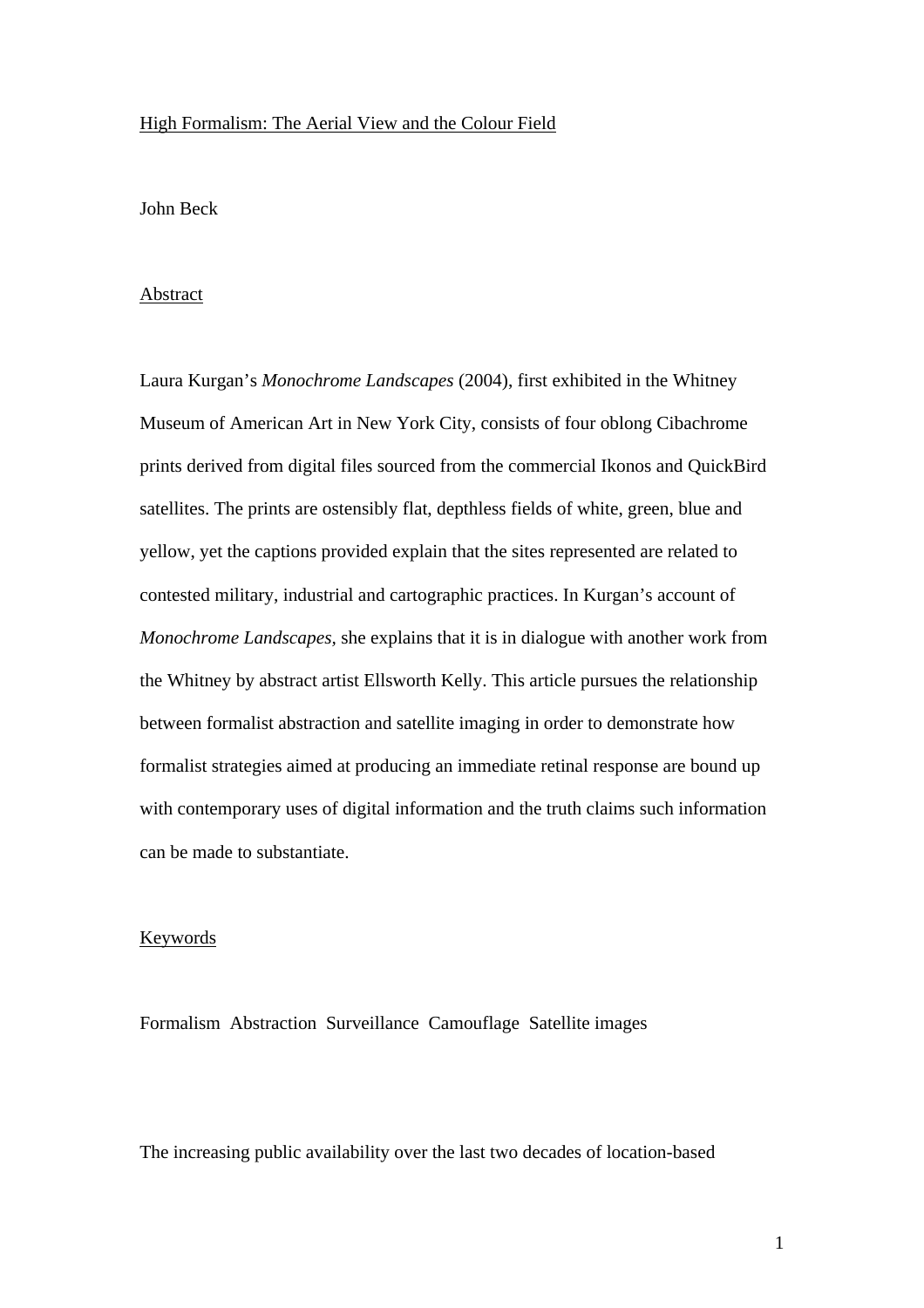information systems, previously the sole preserve of military and intelligence agencies, has radically altered everyday conceptions of space, rendered the use of satellite maps and images commonplace, and made considerations of the dilation and contraction of scale an ordinary function of conceptualizing the positions of things and of people. The relatively seamless movement between satellite maps and images, aerial photographs, and ground level photographs made possible by freely available services like Google Earth has, to a large degree, domesticated the once vertiginous prospect of the vertical and oblique aerial view, and the impression of optical mastery enabled by the capacity to move around represented space via keyboard, mouse and screen produces the effect of an achieved democracy of vision. At the same time, growing familiarity with surveillance and data-gathering technologies and their critical role as evidence to justify and obtain consent for military and police action domestically and overseas, has contributed to anxieties regarding the extent to which the military and security services, and increasingly corporate and commercial interests, are able to command, control, and utilise the accumulation of all sorts of data, including the details of private citizens. The massive expansion of what can be seen of the world – or, at least, what can be pictured -- has been accompanied by a powerful increase in the suspicion that much remains hidden from view; the erosion of privacy has accompanied the expanded vistas of the electronic realm and the predations of an aggressive, penetrative techno-vision have become a permanent aspect of 21st Century politics and culture.

Perhaps the two most obvious fields to undergo radical transformation as a consequence of the innovations in geographic information systems (GIS) are mapping and photography, areas that conventionally sit at the intersection of science and art.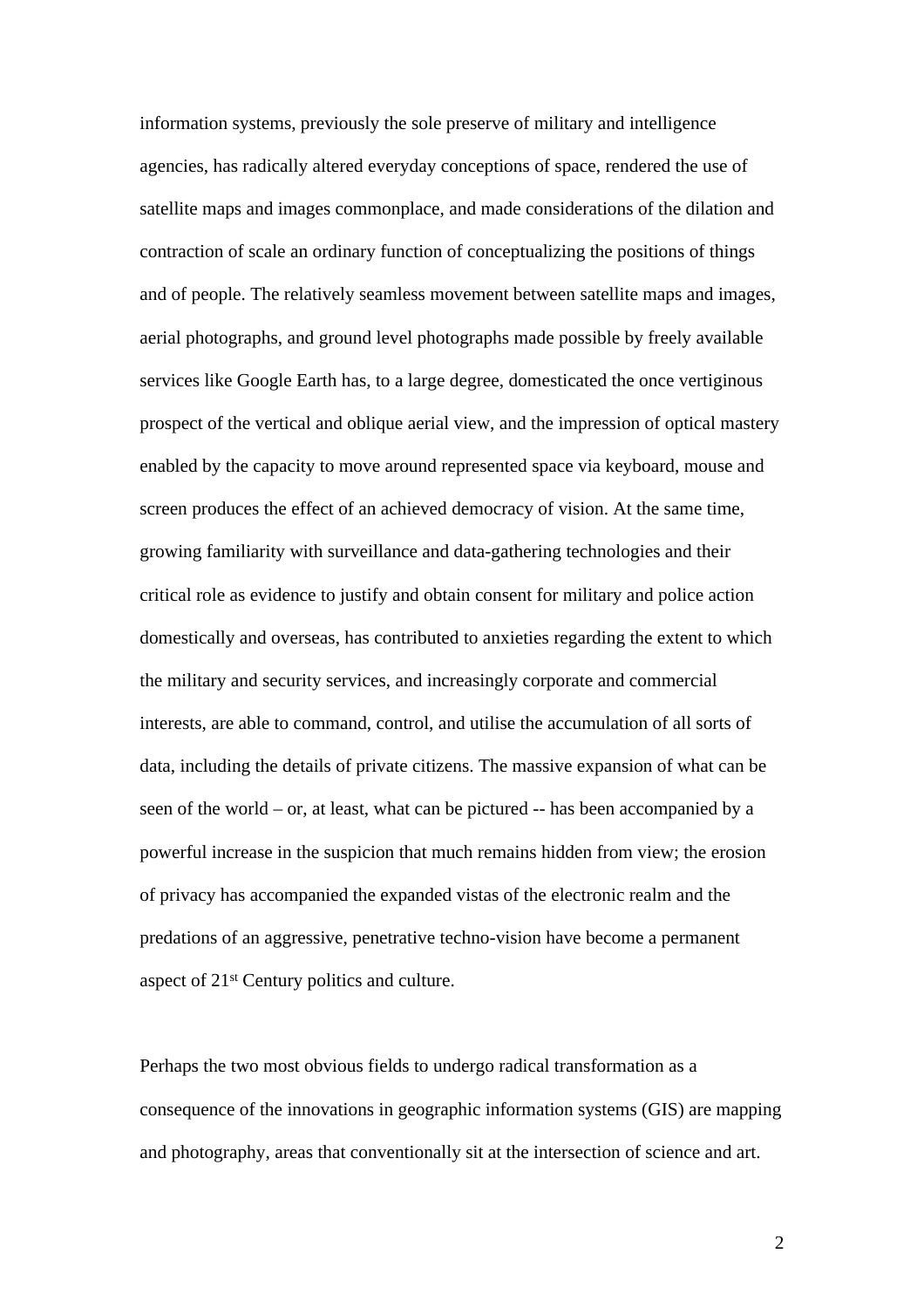Maps and photographs each promise a direct relationship with the real, a facticity that is nevertheless at odds with the complex representational strategies that contribute to their production. As the systems delivering information become increasingly automated, the presumption that interpretive input contributes to the presentation of data has waned. What once required the skill and judgment of teams of cartographers and photographers is now delivered automatically. It is here, in the disembodied manufacture of satellite- or drone-vision, that the challenges of the new visual order are most apparent. Without mediating human agency, data can easily take on a positivist clarity (it is what it is) while at the same time breaking free from any sense of function (information gathered relentlessly for its own sake). The skill required to interpret such information is still most often claimed to reside with those agencies who developed the technology: the military, security services, corporations – skills most often self-described as rational, objective, and functional. Yet the act of reading a map or photograph has never been an entirely scientific process; it requires conjecture, associational thinking, and an openness to doubt.

As images derived from GIS sources have become a primary means of legitimating military and corporate policy, the emergence, over the last decade or so, of various forms of what Stephen Graham (2010) calls countergeographies has sought to complicate and challenge the apparent ease with which satellite and other GIS images have become part of the arsenal of the self-evident. The work of Eyal Weizman and the Forensic Architecture project (2014), based in the Centre for Research Architecture at Goldsmiths College, London, has undertaken a wide range of multidisciplinary, collaborative investigations of sites of conflict, exploitation, and injustice across the globe. Trevor Paglen (2006; 2009; 2010) has mapped US 'black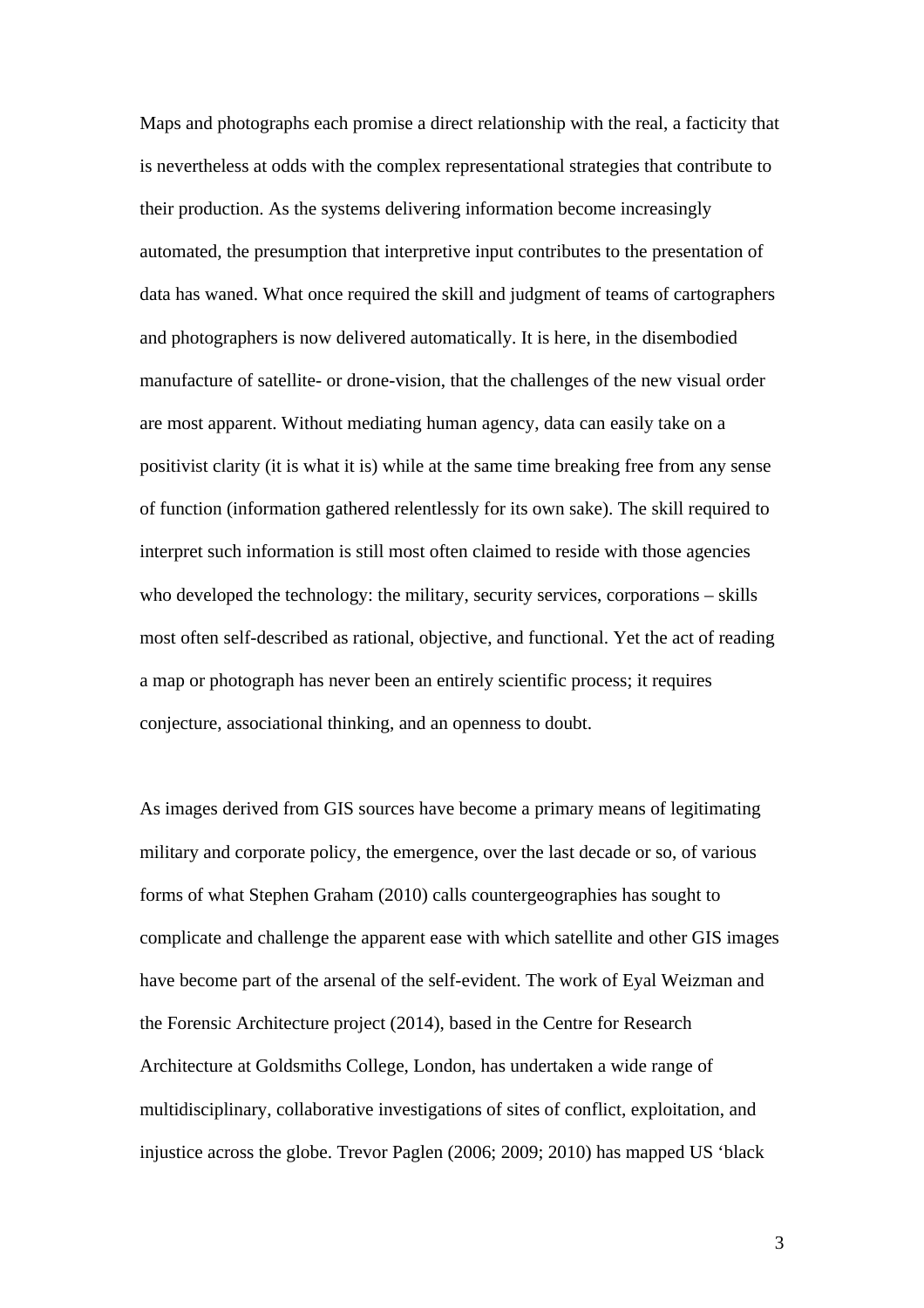sites' and photographed military bases with astrophotographic equipment; pursued military satellites, drones, and other apparatus of the security state. Photographers like Jon Rafman (2011), Mishka Henner (2011) and Doug Rickard (2012) have trawled Google Streetview to produce exhibitions of 'found' images that combine conventional genres like street, landscape, and documentary photography with the bureaucratic gaze of the surveillance image.<sup>1</sup> Laura Kurgan's work is similarly interested in the ways that photographic and art history can critically engage with GIS images, not just through the theoretical and discursive analysis of images but through an engagement with form as an integral part of the code through which data is given meaning.

Kurgan is Director of the Spatial Information Design Lab at the Graduate School of Architecture, Planning and Preservation at Columbia University. Her work is mainly engaged with the politics of digital location technologies and the visualization of data. Since the first Gulf War in the early 1990s -- the first post-Cold War conflict to see the US rehearse its so-called Revolution in Military Affairs (RMA) with the unprecedented use of information technology – Kurgan has investigated technologies of location, imaging and mapping in a series of practice-based projects driven, as in the work of Weizman, Paglen, and others, by a commitment to opening up the critical potential of information systems. Mapping mass graves, incarceration patterns, disappearing forests, and currency flows in a series of case studies from Kuwait (1991), Kosovo (1999), and New York (2001) to Indonesia (2010), Kurgan seeks to

<sup>&</sup>lt;sup>1</sup> For further examples of recent work concerned with mapping, information systems, and representation, see Abrams and Hall 2006; Bhagat and Mogel 2008; Harman 2009; and O'Rourke 2013.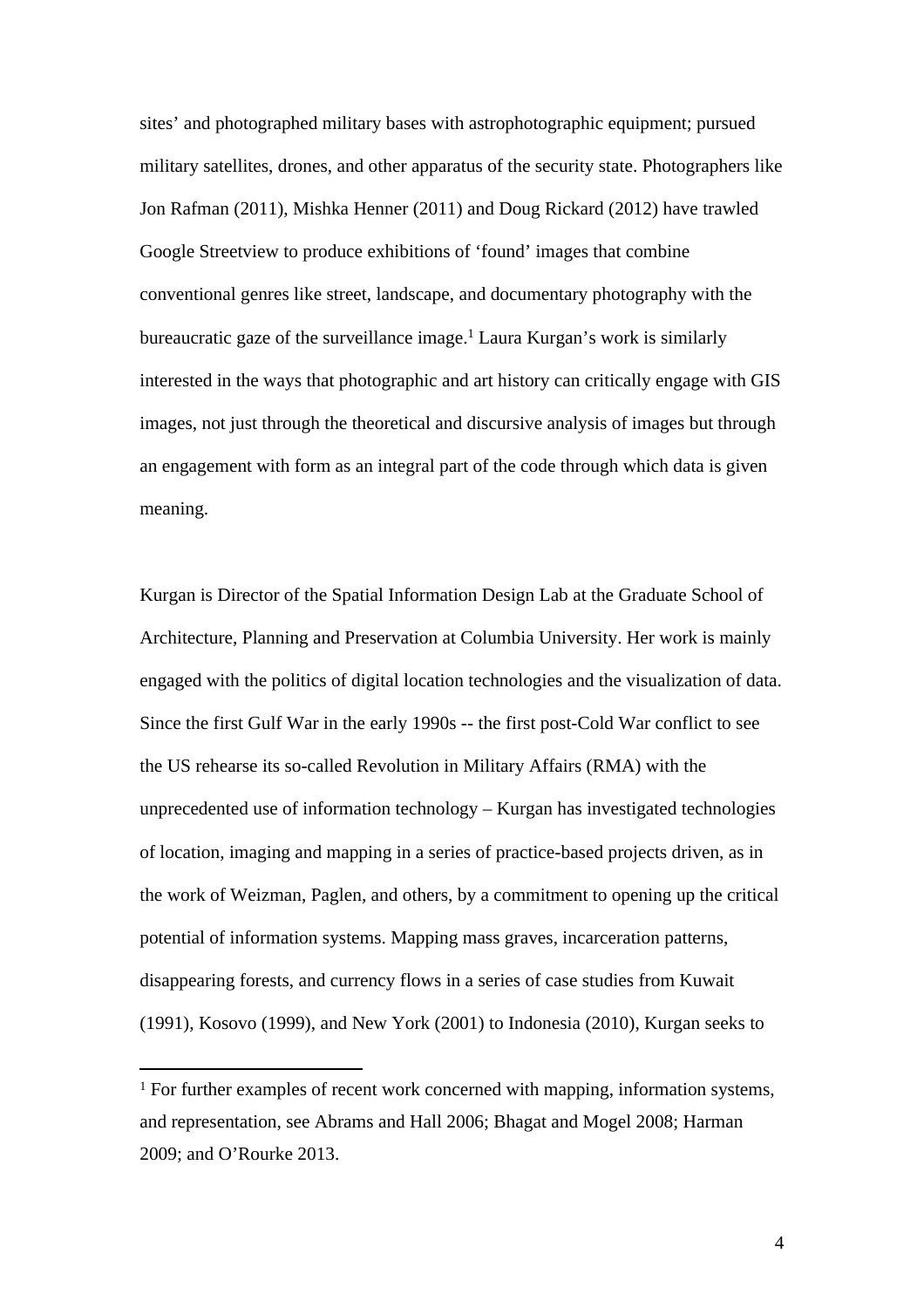interrogate and complicate the uses and outcomes of digital imaging technologies, foregrounding the complexity of interpretive procedures and the opacities and blind spots generated by them as well as testing the much-vaunted 'growing global transparency' promised by policy analysts. For Kurgan, a more nuanced and skeptical understanding of the technology requires an awareness that a new mode of viewing things has been introduced into the public sphere, 'a way of viewing things close up at a distance in which there is no absolute scale, no anchor, no center.' As a consequence, 'evaluating this new visibility and negotiating its reality is a lot less obvious' than it is often claimed to be (Kurgan 2013: 24).

# Monochrome Landscapes

Kurgan's project *Monochrome Landscapes* was first exhibited in 2004 at the Whitney Museum of American Art at Altria as part of a show called *Architecture by Numbers*. The project consists of four oblong, forty by eight-two inch Cibachrome prints derived from digital files sourced from the commercial Ikonos and QuickBird satellites. The geographic location of each image is provided in general terms by a descriptive caption and more specifically by the precise numerical values for latitude and longitude -- the numbers that the satellite's sensors are instructed to record. The resolution is given as 0.61 of a meter per pixel in three cases (from QuickBird) and 1.0 meter per pixel in the fourth, Ikonos image. The heat value of each position is expressed as a number that is then assigned a standard colour. Kurgan's four images are named White, Blue, Green, and Yellow, and while they are not completely uniform in tone – there are apparent wrinkles in the white, ripples in the blue, splodges on the green, and dirty marks on the yellow -- the four panels serve, in the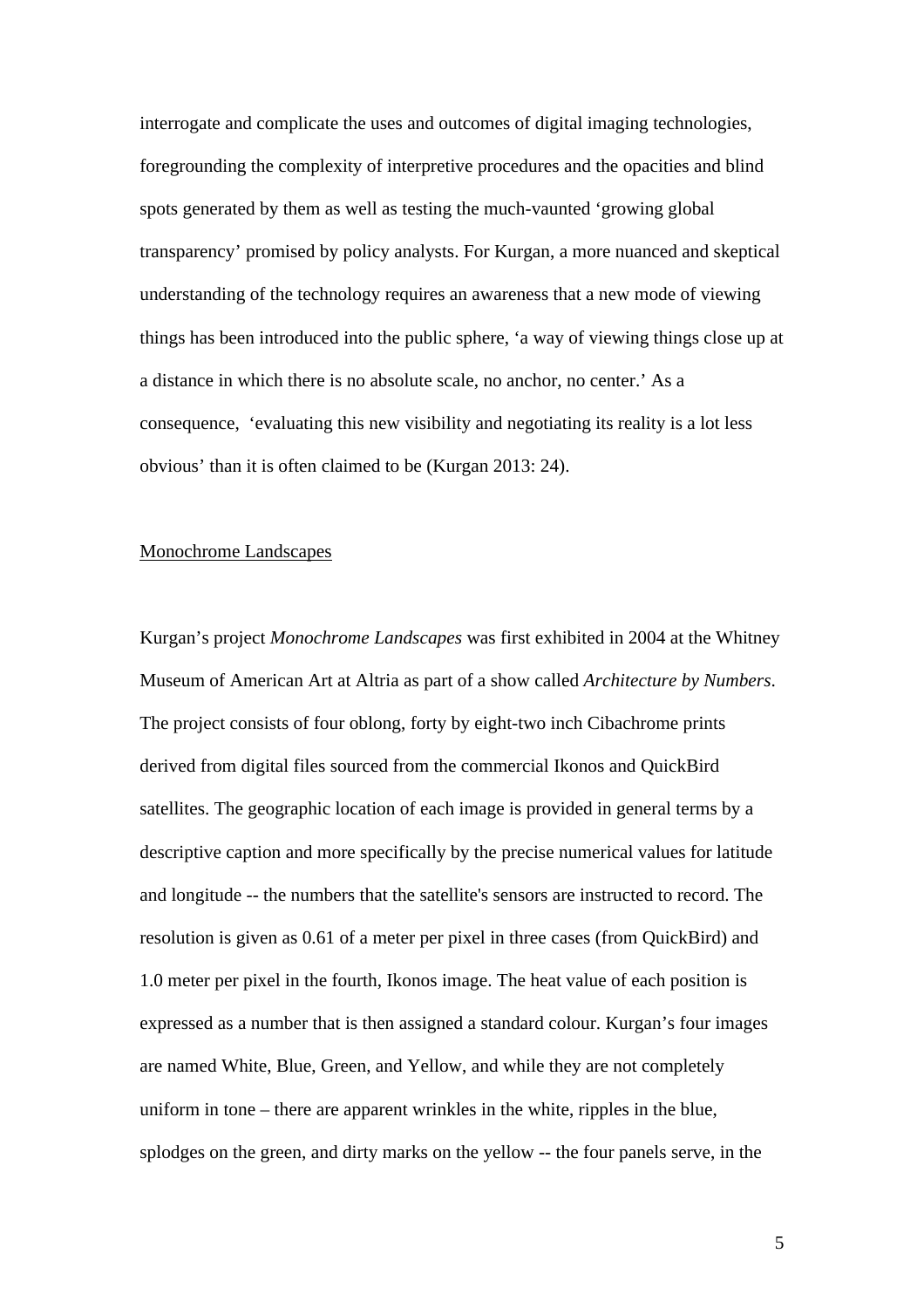manner of a rudimentary colour chart, to correspond to those names. The broad insistence of the work – through its title, the simple colour values assigned to the panels as well as their largely blank appearance – is upon surface.<sup>2</sup>

Yet this depthlessness is only ever partial and the detailed captions, as well as the uneven tone of the images, shift the weight of attention toward the manner of complexity – the technological, computational particularities -- that has engineered such a reduction. White, blue, green, yellow: snow, water, trees, sand. The colours offer a rudimentary palette for landscape representation but the details are precise: the Arctic National Wildlife Refuge in Alaska, slated for oil exploration during the Bush administration (white); the intersection of the equator and the prime meridian in the Atlantic Ocean, the degree zero-zero of mapping (blue); old growth rainforest in Cameroon, site of illegal logging (green); the Southern Desert in Iraq in the early days of the war (yellow). Kurgan's selection of sites economically braids together issues of resource extraction and global geopolitics using the same forms of data acquisition and manipulation technologies mobilized to advance the actions of exploitation and domination taking place upon the colour-coded landscapes reproduced in the photographs. The refusal of the images to yield much in the way of visual information other than their generic colour values operates, once the locations are registered, as a mode of ironic whitewash: the technologies of surveillance and big data have been deployed to reveal their capacity not for exposure, but for concealment.

<sup>2</sup> The images and accompanying text for *Monochrome Landscapes* are available on Kurgan's website: [http://www.l00k.org/monochromelandscapes/monochrome](http://www.l00k.org/monochromelandscapes/monochrome-landscapes)[landscapes](http://www.l00k.org/monochromelandscapes/monochrome-landscapes)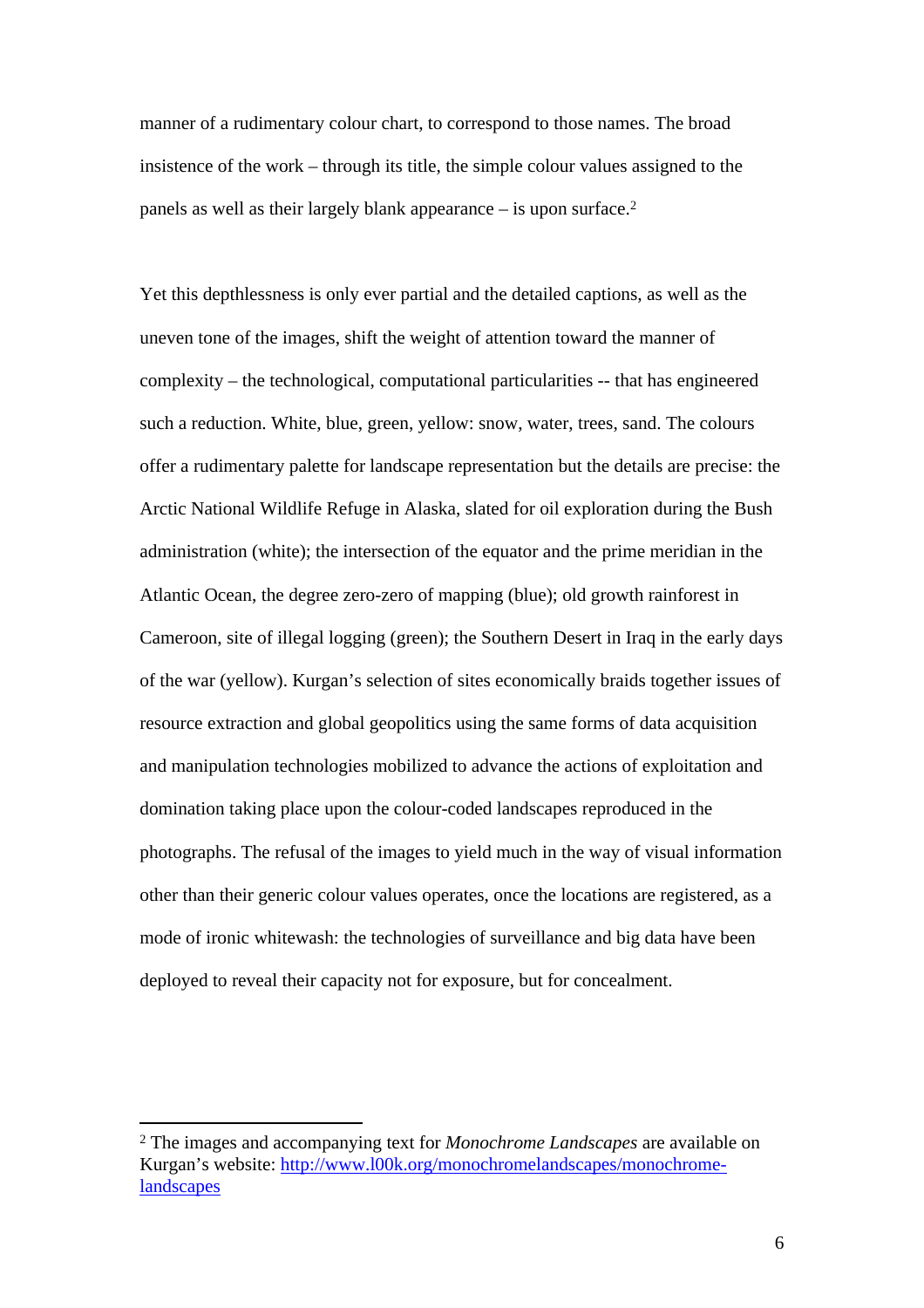*Monochrome Landscapes*, then, riffs on some of the contradictory signals delivered by the title of Kurgan's recent book, *Close Up at a Distance* (2013), in which the project is discussed: the remote sensoring device simultaneously draws close but holds at bay, promises to reveal all but can pull back far enough that definition is lost. In this the satellites and the technologies deployed through them are but more powerful versions of earlier imaging devices that offered or threatened to picture everything that there is to see and much that there is not. And as with those other technologies, the data delivered by satellite imaging systems can erroneously be taken to be facts. Kurgan's work with data is, in this regard, resolutely 'para-empirical,' a term she uses to signal resistance to the notion of data as the real itself. Rather, for Kurgan data is never more or less than representations and interpretations – there 'is no such thing as raw data' she argues (2013: 35) – and while 'para-empirical' holds tight to the concrete it also allows for enough of the 'sense of auxiliary, almost, not quite,' of 'alongsideness and incompleteness' to give leverage to interpretative energy (35).

The value of incompleteness is demonstrated in Kurgan's essay on *Monochrome Landscapes*, which not only provides an explanation of, and context for, the production of the work but proceeds to probe further. By stepping into the images through a series of zooms, Kurgan refuses to allow the dumb regularity of the surface to stand and instead presses the data to yield what distance has withheld. In the zoomed images, the arctic remains white, though more intensely pearlescent, and the Atlantic stays stubbornly blue, if more leathery; but the forest is made to give up a freshly build road and a pair of helicopters hang over Iraq. The abstract, in these images, is shown to be made of the real – not the 'objective' as such, and its positivist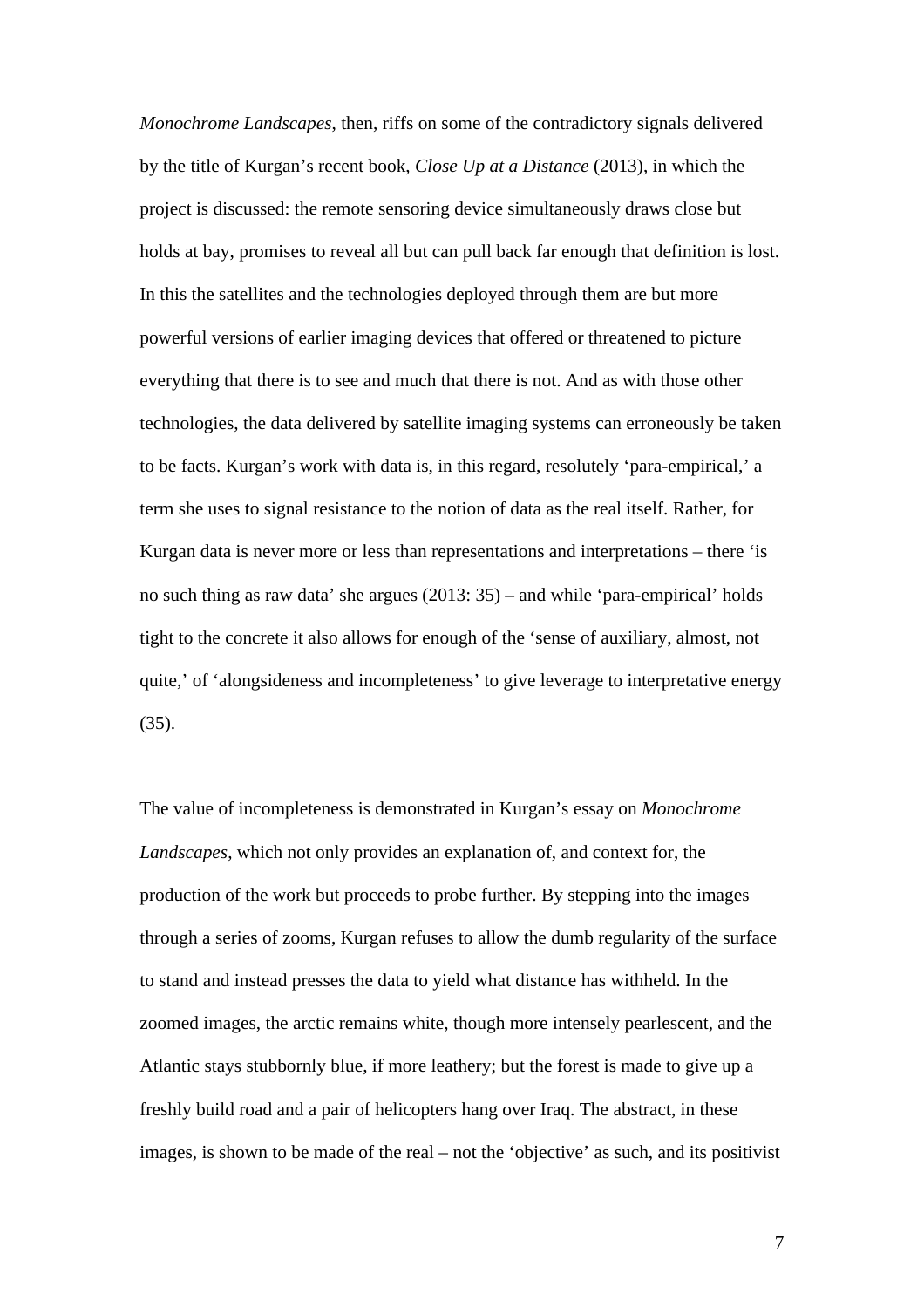residues, but historical and political conditions are shown to constitute the granular source of the data. Faced with the monochromatic – images 'in which every pixel looks pretty much alike' – 'it's hard *not* to look for something,' claims Kurgan, as if blankness itself is less a strategy of concealment and more an act of provocation (2013: 155).

It is hard not to look for something, and the *New York Times* could not see much in *Architecture by Numbers*: 'there is little to help the visitor fathom the arcane, often impenetrable displays' (Glueck 2004). The affectless passive aggression of *Monochrome Landscapes* is largely unpicked in Kurgan's subsequent essay, but is this interpretation to be taken as part of the work, a belated and determined dismantling of the apparent autotelic sufficiency of the images? Or is it to be read 'alongside', as Kurgan would have it, a paratext that runs next to and is auxiliary to the four panels of *Monochrome Landscapes*, troubling and probing them but leaving them frostily inert? There is certainly a playful splitting here, with Kurgan as both artist and critic, radical investigator and corporate data jockey. The slipperiness is part of the project, it seems to me, as the status of data swells and shrinks according to the uses to which it is put and the contexts within which it is situated. Data can be hardedged abstraction or a target grid, vital intelligence or dumb emptiness, but the problem with this capaciousness is that if data can be made to say anything at all it can also be made to say nothing.

Kurgan's presentation of the oblong monochrome panels is clearly a calculated alignment of digital imaging and modernist aesthetics, particularly the aesthetics of mid-twentieth century American painting, yet it is not obvious why. While the four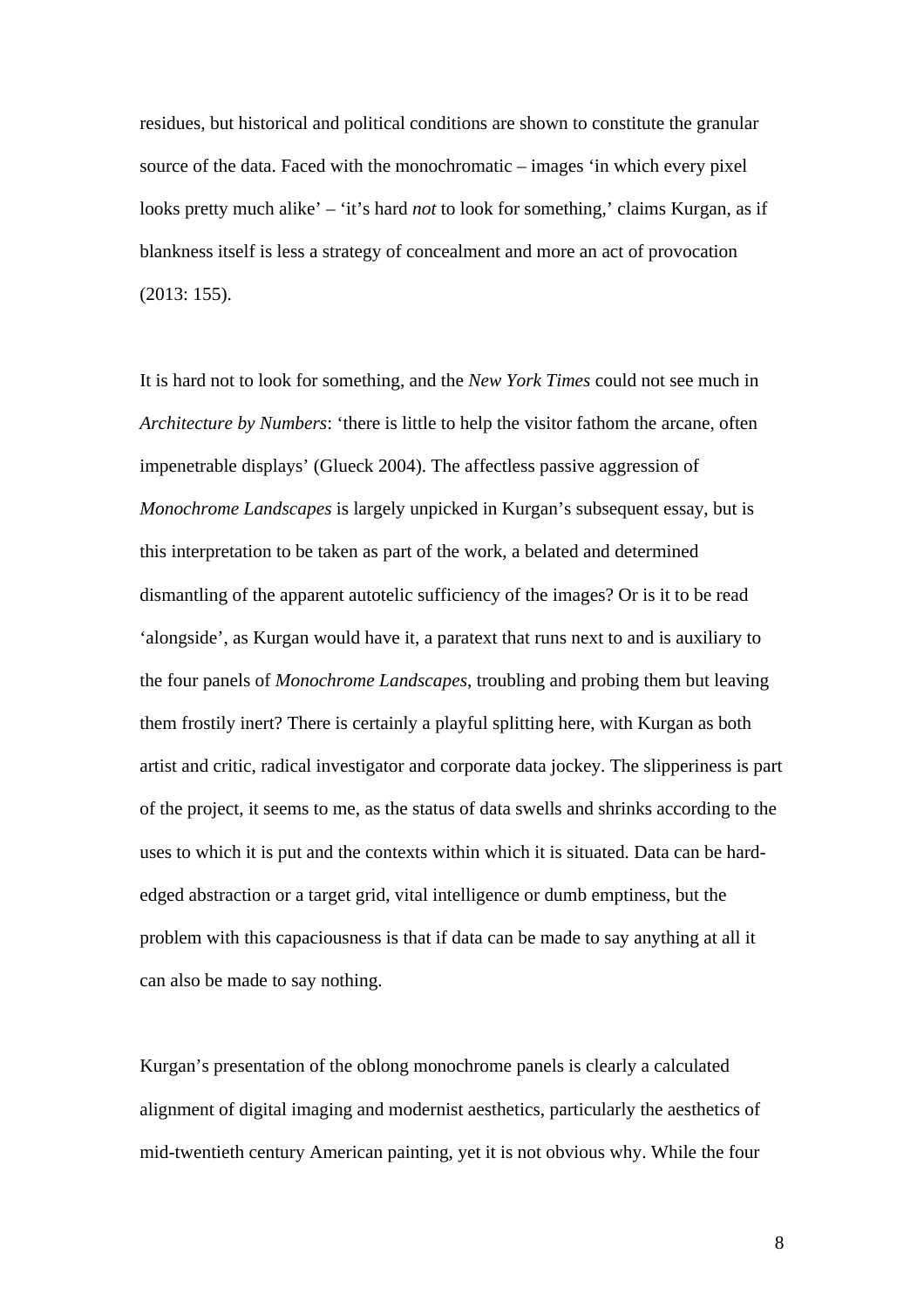panels stage the scene of modern art's autonomy – a knowingly dated move but successful enough at any rate that the *New York Times* backs off -- the unpacked and zoomed-in images interrogated in Kurgan's writing give the lie to the integrity of the original panels and reinstalls figuration and narrative. The pictures were never really abstract, Kurgan reveals; they never are.

If this is the case, though, are the images even necessary? The intertwined narrative of Arctic oil, illegal logging, misadventures in Iraq and the history of mapping is compelling enough without the trick-shot of lifting helicopters out of the ochre ground, though that is also an effective part of the story. What is missing from this engagement with the not-really-concealed content of the images is a more sustained consideration of the form of the four panels. What if the engaged and detailed attention to content in Kurgan's account of *Monochrome Landscapes* is a feint that diverts attention from the form of the panels, which are presented, after all, as an iteration of that most contentious of high modernist conceits, the abstract colour field? The more Kurgan discusses U.S. Geological Survey fact sheets about environmental despoliation, the more the stubborn fact of four 40 x 82-inch Cibachrome prints tends to recede from view. 'There is more than a formal aesthetic at stake here – these are vulnerable ecologies and politically charged landscapes,' Kurgan reminds the reader (2013: 153). Perhaps, but what about that formal aesthetic?

The images that comprise *Monochrome Landscapes* were designed, Kurgan explains, 'to converse formally with the work of another artist in the Whitney collection, Ellsworth Kelly,' notably his screenprint *Four Panels* (1970-71) (2013: 153). *Four Panels* is a belated addition to Kelly's signature red, blue and green paintings of the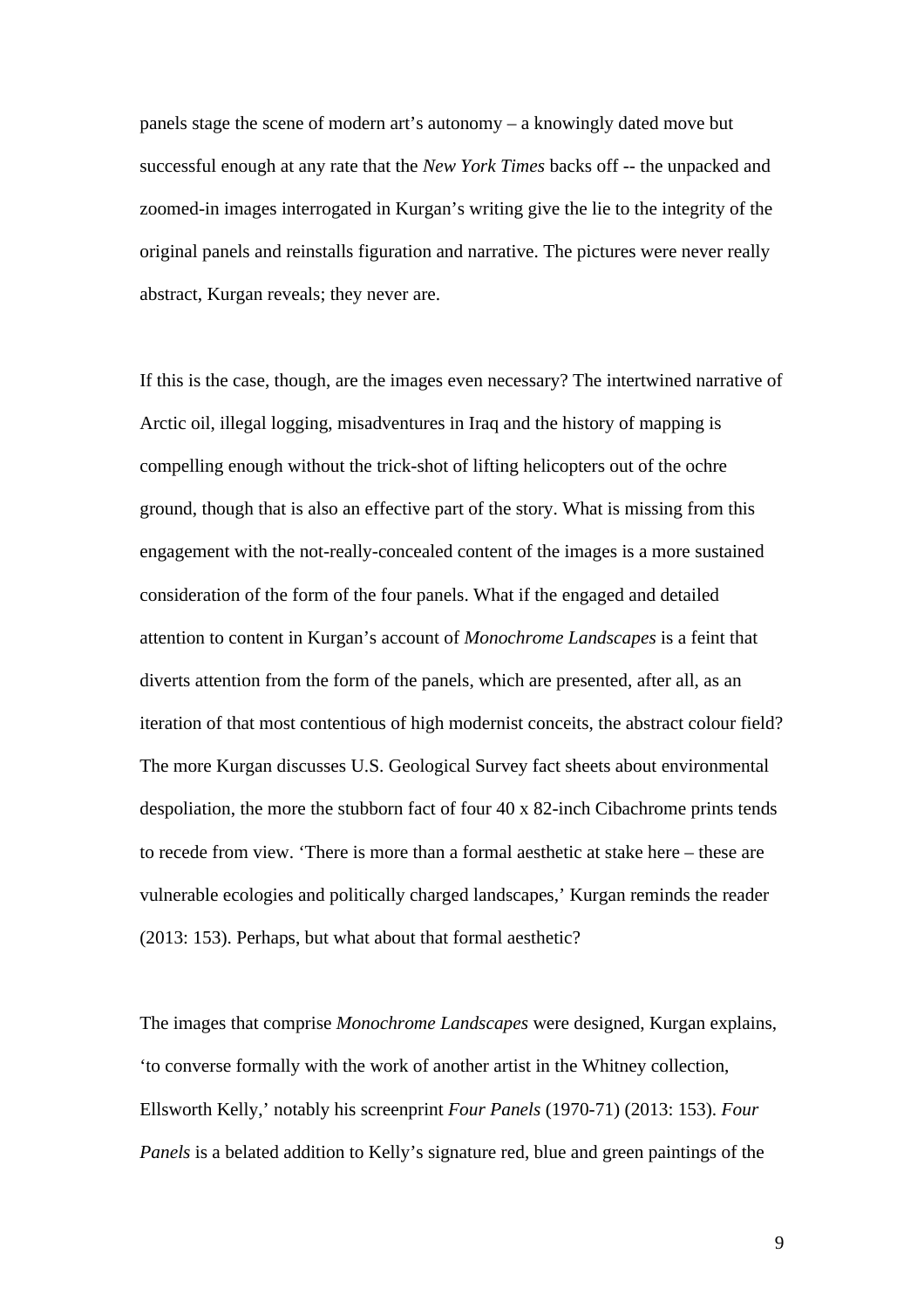late 1950s and early 1960s which utilize flat, tonally invariant fields of colour in hardedged compositions typical of post-painterly abstraction's disavowal of gesture and figuration. Kelly's four panels are monochrome oblongs of, left to right, green, black, red and blue. The panels of *Four Panels* recall the rectangles used in Kelly's *Spectrum* paintings of 1969 rather than the geometric forms of the earlier red, green and blue canvases. Unlike the large paintings, where the red, green and blue shapes are placed in dynamic proximity, the colours in *Four Panels* are separated by a white ground or border, much as the separate monochrome *Spectrum* canvases are spaced at a uniform height along the gallery wall.

Kurgan does not elaborate on her reasons for aligning *Monochrome Landscapes* with Kelly's work, though its blank, reductive, zero-ambiguity look is in accord with the map legend effect Kurgan achieves in her piece. Beyond this superficial formal similarity between the works, though, by associating her landscapes with Kelly's colour fields, Kurgan has plugged her digital prints into the mainframe of American modernist abstraction at a particularly apposite juncture. The emergence of colour field painting at the end of the 1950s was identified and promoted by Clement Greenberg as a vital move in American art through the elimination of extrinsic conventions and preoccupations -- of depth, illusion, gesture – in order to produce a pure and autonomous artwork. In 'American Type Painting' (1955/1958), Greenberg celebrates in Barnett Newman, Mark Rothko, and Clifford Still's work the rejection of drawing and design, what he claims is an 'escape from geometry through geometry itself' (1965: 226) as the edge of the canvas ceases to be a confining limit but an aspect of the work. Newman's paintings, for Greenberg, 'do not merge with surrounding space; they preserve […] their integrity and special unity. But neither do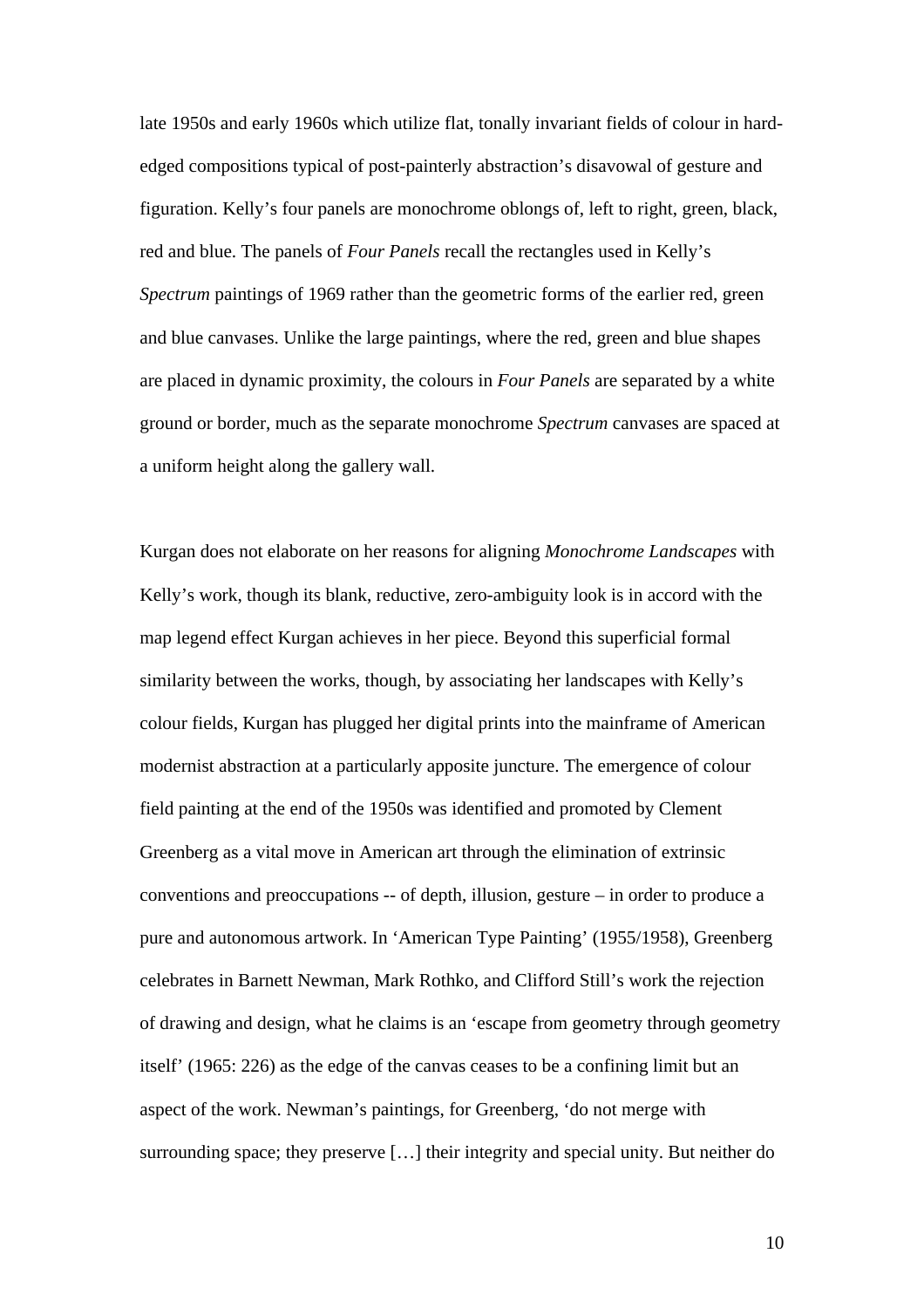they sit there in space like isolated, insulated objects; in short, they are hardly easel pictures -- and because they are hardly that, they have escaped the "object" (and luxury-object) associations that attach themselves increasingly to the easel picture. Newman's paintings have to be called, finally, "fields"' (227). Ellsworth Kelly is made-to-order Greenberg.

There are at least two points worth considering here in relation to Greenberg's establishment of the field. The first is the insistence on negation, the movement of painting away from what Greenberg calls 'artiness' and toward an essential realization of its medium specificity: serious art for Greenberg is about negative choices. The second thing to note is how much this negation is positioned as a mode of resistance – resistance to the luxury object, to kitsch, to incorporation into the degraded bourgeois order of things. For Greenberg, Newman's paintings are selfsufficient but not insulated from the world; rather, they claim their own particularity and are not translatable into something else, pushing out into the world without capitulating to its demands. This is not formalism as a withdrawal but as a challenge, a sledgehammer taken to what Rothko called the 'familiar identity of things [that] had to be pulverized in order to destroy the finite associations with which our society increasingly enshrouds every aspect of our environment' (Rothko 2006: 58). Read through this stern, hard-body formalism, Kurgan's inscrutable, reductive monochrome landscapes repeat the attritional logic of Greenberg's removal of traces of non-art and the content becomes the form. Yet even as the work appears to achieve this renunciation, Kurgan brings the content back in, insisting that there is more than a formal aesthetic at stake.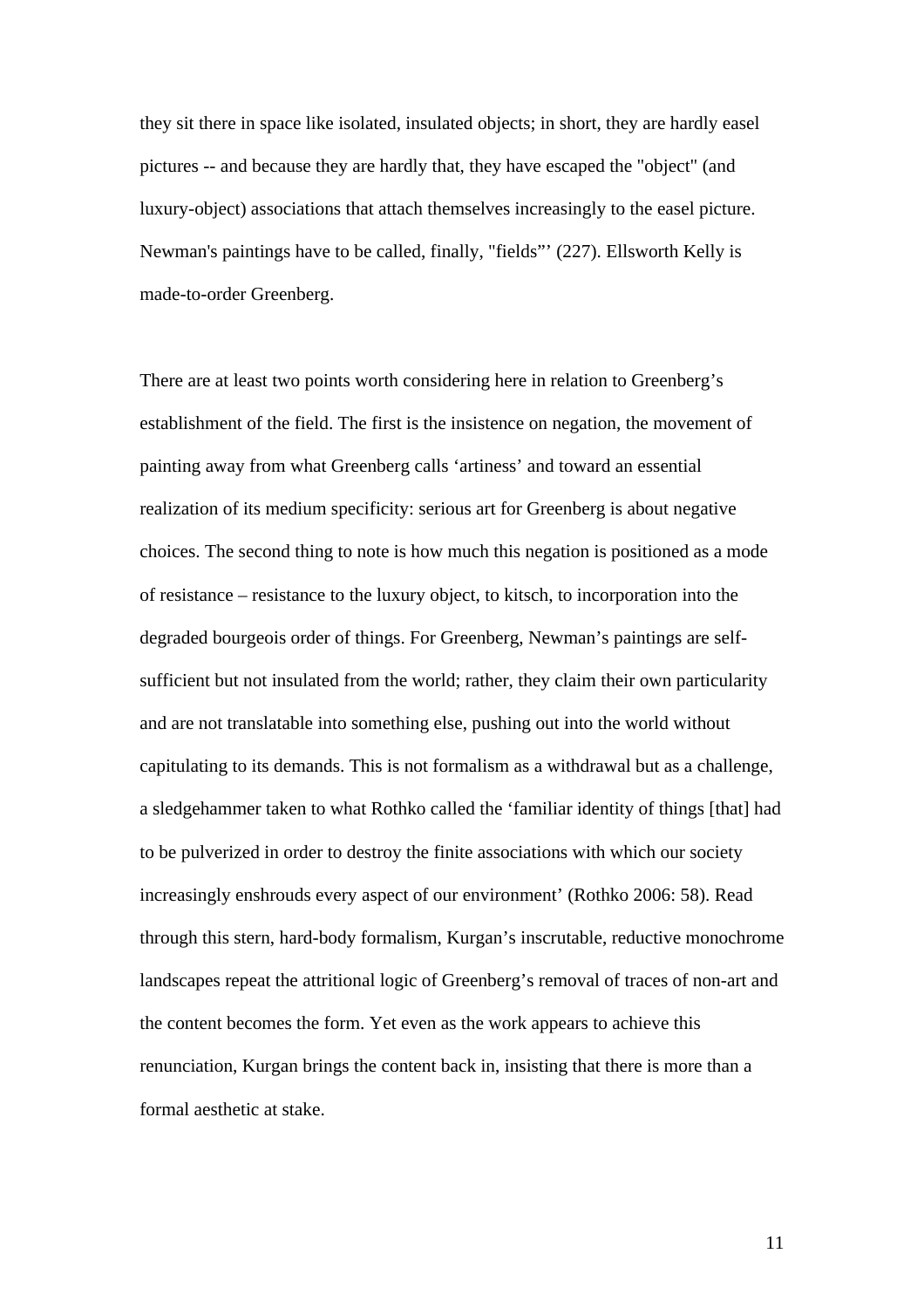There always was more at stake, though, and I think that Kurgan's self-cancelling formalism is partly a means of working through the antagonism between selfevidence and representation staged by Greenberg's defence of post-painterly abstraction. The reason it is worth doing this in the context of satellite images is precisely because the data generated by the technology, acknowledged by Kurgan's impatience with the notion of data as the real in itself, claims the place once held for the autonomous art work: the supposition that data just is. The removal of gesture and image, what Newman called the 'props and crutches' of outmoded associations, might demonstrate a renunciation of kitsch in favor of art, but it was also something of a trap since by avoiding the distortions of expression through the erasure of the readable, the outcome was work that willfully stood for nothing (see Guilbart 1985). The transformation of modernist abstraction from resistant avant-garde to the official (high) culture of Cold War America demonstrates the fluidity with which refusal can be folded into complicity. Part of Kurgan's job in works like *Monochrome Landscapes*, I think, is to reactivate the stubborn awkwardness of formalism without reproducing the acquiescence latent in its refusal to speak.

#### Formalism as Diversion

To produce an autonomous work of art, all traces of extraneous stuff – the non-art – has to be removed, a kind of wipe-down of all surfaces to remove evidence. The integrity of data as 'raw' implies the same untouched quality, as if the technologies that produce information are self-erasing, leaving only the data in itself. What drives this push toward the self-evident is to a large extent a consequence of a particular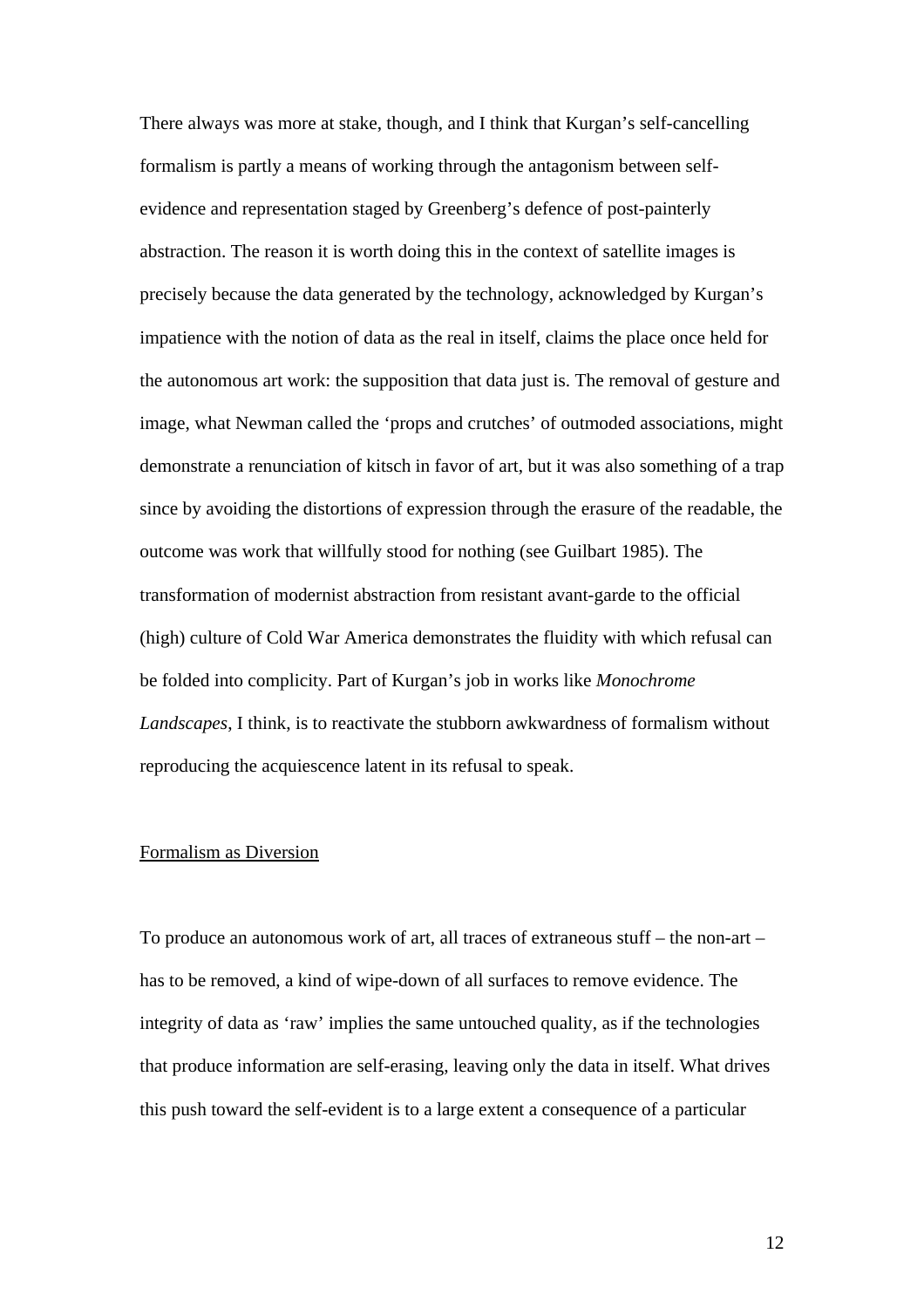economy of the gaze that puts a premium on immediacy of perception and downgrades interpretive entanglement as failure.

In his discussion of Newman, Rothko and Still, Greenberg writes that 'in the end these pictures, like all others, stand or fall by their unity as taken in at a single glance' (1965: 226). While this may be the case with all pictures, the single glance is the thing that colour field painting relies on more than most: what there is to see must be seen immediately, all at once, self-evidently presented before the eyes. In this sense, the difference between non-figurative and figurative pictures might be said to be a difference between looking and reading, the first being a retinal response, the second an interpretive engagement. In a short text on his work published in 1969, Kelly writes: 'Making art has first of all to do with honesty. My first lesson was to see objectively, to erase all "meaning" of the thing seen. Then only could the real meaning be understood and felt' (Kelly 1996: 93). To achieve the 'honesty' of the single glance involves an erasure of all distracting complications – the props and crutches that might associate the work with anything other than itself. 'Real' meaning can only be understood and felt once there is nothing to left to read, no information. The dream of direct retinal communication, here, though, can only work through the removal of any trace of the labor that produces it. The resulting work thus functions as a kind of decoy that relies upon a single glance to determine that what is seen is all there is to see.

In this regard, when Kurgan says that, in pictures where there is so little to see, 'it's hard *not* to look for something', she is, in formalist terms, not looking in the right way, or looking for too long. The single glance is not enough for Kurgan, whose need for something to look at recalls the philistine response to abstract painting that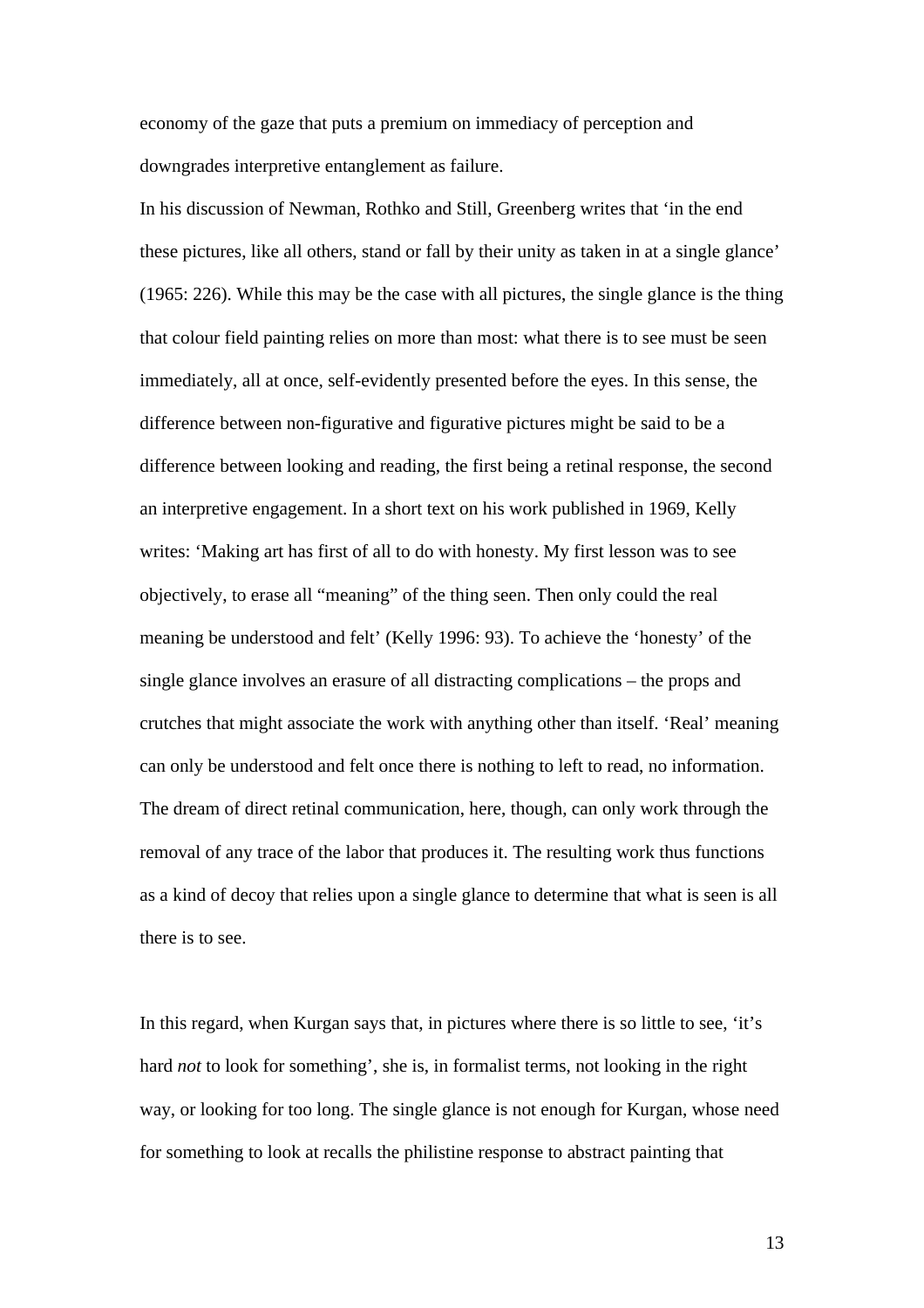demands the picture be *of* something. There *must* be something in the picture somewhere, Kurgan's persistent gaze demands, and because the images she is concerned with are, while not photographs as such, images reliant on the indexical relation to the referent digital images have inherited from photography, she is right inasmuch as the indexical relationship between the picture and the thing photographed ought to guarantee some sort of correspondence between light emitted and its documentation. After all, in the end, Kurgan is not looking at paintings, however much her panels may be arranged to look like paintings. But to make photographic images that work like abstract paintings is to invite the assessment of the single glance – the Greenbergian test of unity and self-sufficiency – even if such a test is radically insufficient. As Rosalind Krauss once wrote of James Welling's photographs, Kurgan's *Monochrome Landscapes* hold 'the referent at bay, creating as much delay as possible between seeing the image and understanding what it [is] of' (1989: 66). It is this delay between seeing and understanding that allows for misrecognition and opens up a space of narrative feedback between the opacities and transparencies of formalism and the satellite image.

There are, then, layers of dissimulation and deception at work here, not only in Kurgan's use of the colour field as a mode of display but in formalist aesthetics itself. Kurgan borrows the devices of colour field painting to exhibit digital images that appear 'empty' but are not; in so doing, she is able, by reintroducing the persistence of 'content', to challenge the notion of the self-evident (painting, photograph, or data that 'just is'). The colour field trope, then, is a decoy that, to be identified as such must become part of an interpretive narrative within which it is revealed as a formalist stooge. But the formalist aesthetic itself must also be understood as a mode of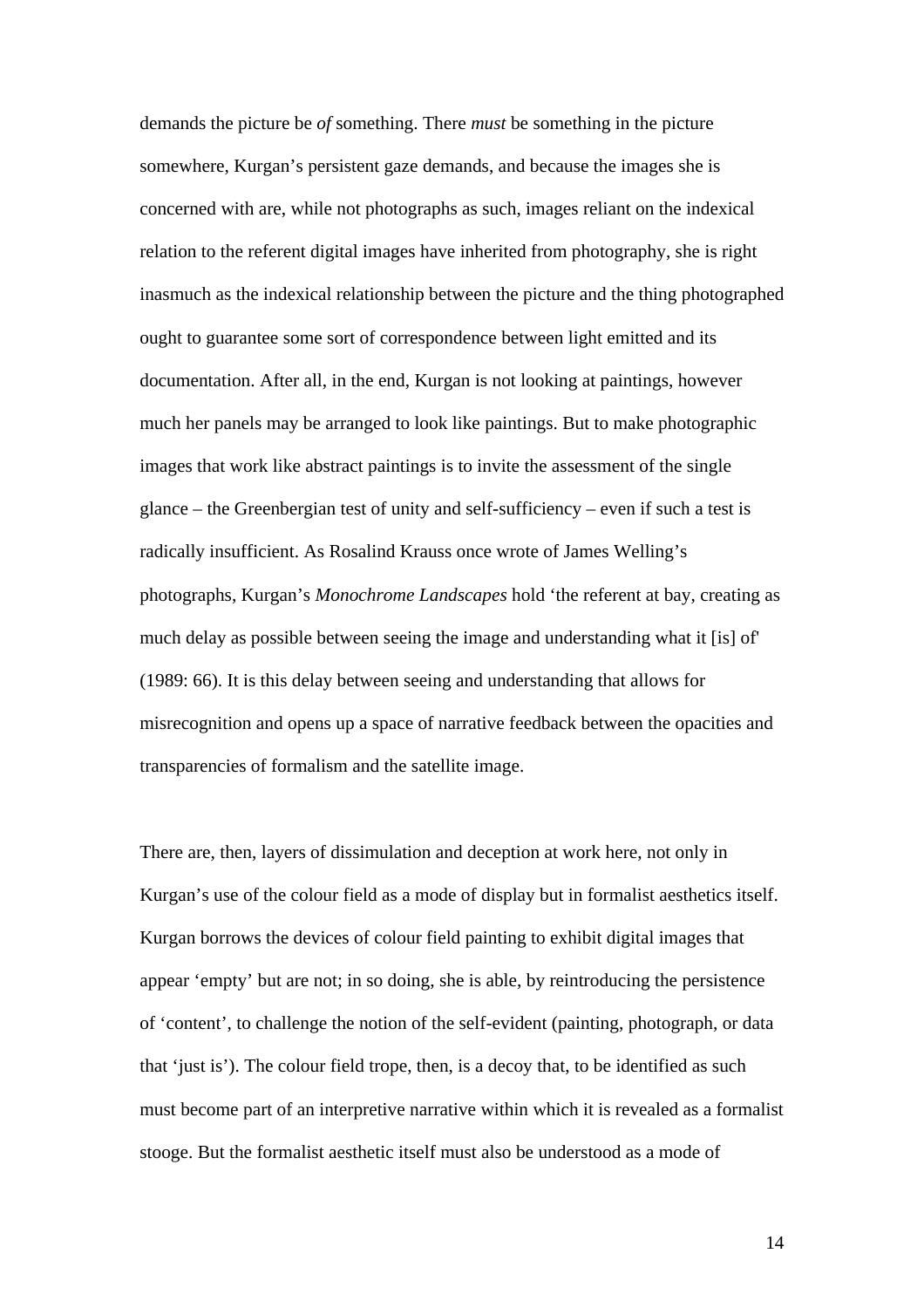dissimulation in the sense that it is only through the concealment (erasure) of the art work's associations with non-art that it can be said to realize its autonomy. Every time Greenberg, Newman, Rothko or Kelly insist on erasing, pulverizing, or eliminating 'meaning', they draw attention to that which is not evident in the work at a single glance but can only be detected negatively by the vacuum produced by the work's blankness. In this mise-en-abîme of seemingly absent content, what Kurgan locates by *not* not looking for something – by looking into the image and not glancing across the surface, by insisting on the necessity of narrative and interpretation – is how the diversionary tactics of formalism preemptively occlude the apprehension of content (history, politics, agency); indeed, the camouflaging of content must, by now, be properly understood to be the content of the form.

The trickiness here is not merely a consequence of trying to get to the bottom of Kurgan's use of Kelly's monochrome but is, in fact, I want to suggest, integral to an understanding of the history of the close links among abstract painting, surveillance technologies, and political aesthetics. One of the critical commonplaces that these links have given rise to is the observation that modernist abstraction in painting looks like aerial photography and/or camouflage; and that this surface similarity allows for a reading of photographs as if they were paintings.<sup>3</sup> Certainly, the development of camouflage during World War I is hard to separate from early 20<sup>th</sup> Century painting, not only because, particularly in France, Cubist-inspired techniques were deployed in the production of early pattern disruption material. By the 1930s, the links between Cubism and camouflage were a well-established part of recent cultural history.

<sup>3</sup> On aerial photographs and modernist photography, see Shell 2012: 94; Sekula 1975 ; Saint-Amour 2003; Saint-Amour 2011.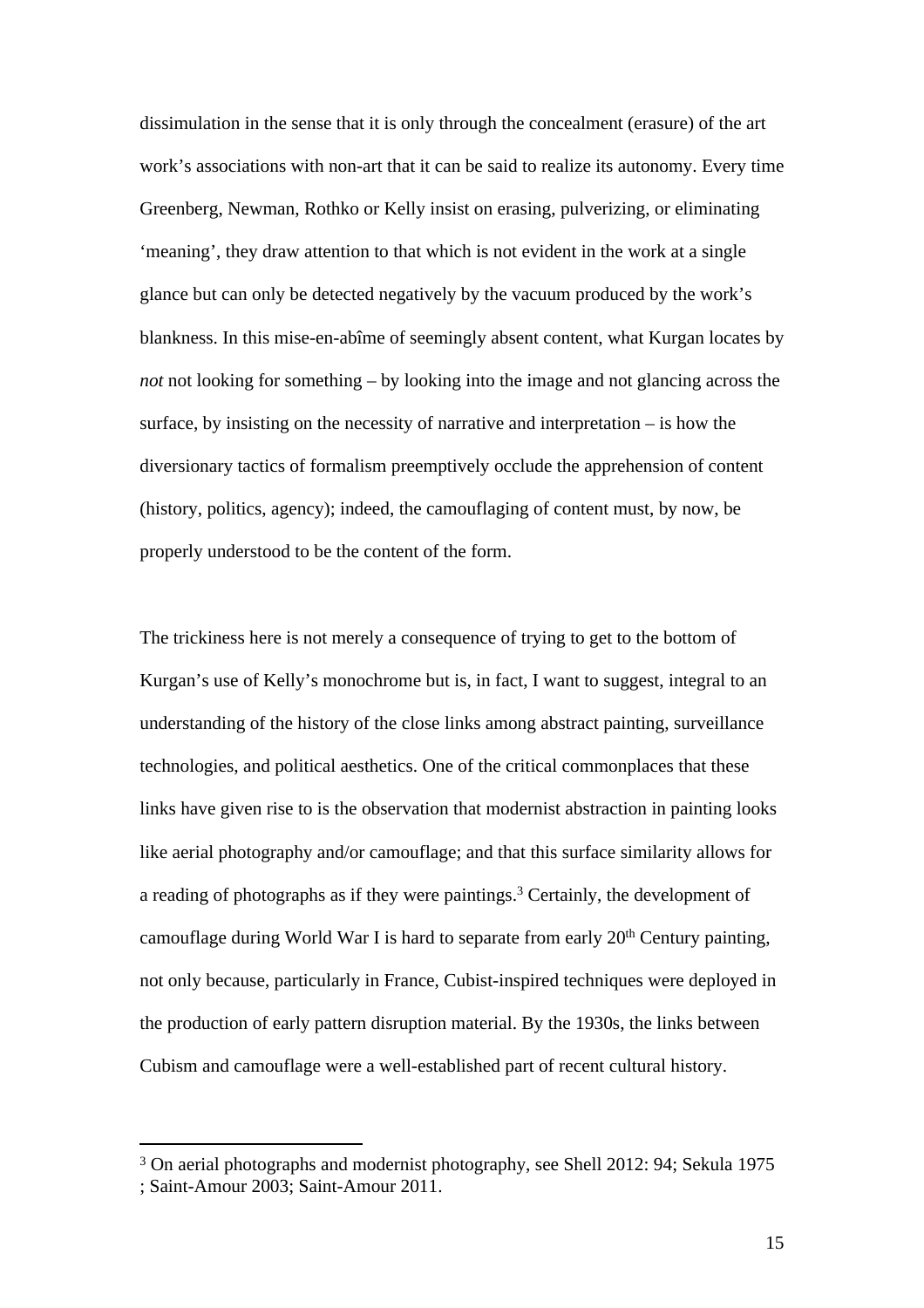In a much-cited passage from her 1938 book on Picasso, Gertrude Stein describes the moment, early in World War I, when the painter sees, for the first time, a camouflaged truck and claims it a triumph of cubism. '[W]e had heard of camouflage,' Stein writes, 'but we had not seen it' (Stein 1984: 11). Extrapolating from this moment of identification, Stein is able to retrospectively deliver an assessment of the relation between modern war and modern art that has proved remarkably resilient. Just as cubist painting broke from prior modes of representation, the 'composition' of the Great War was similarly not like other wars; it had 'neither a beginning nor an end' and 'one corner was as important as another corner' (11).

For Stein and Picasso, hearing of camouflage precedes seeing it. Being able to recognize camouflage as camouflage requires some knowledge in advance of what it might look like and what it is for. Before seeing the truck, camouflage is but a rumour; Picasso could, on the basis of what he has heard, have claimed camouflage for cubism already, but in Stein's account it is only on the basis of seeing the camouflaged truck that an 'amazed' Picasso is able to cry out that 'it is we who made it.' Seeing is what counts here, unsurprisingly enough, even if the thing seen is an object painted so as to evade perception. Only when the camouflage is not functioning as camouflage – when it is failing to disrupt the perceived form of things – can it be identified as such.

Conceding that the camouflage of 1914 belonged to Picasso, Salvador Dali laid claim, in a short article for *Esquire* in 1942, for the camouflage of World War II as 'Surrealist and Dalistic': 'the secret of total invisibility and the psychological camouflage' (Dali 1998: 340). What Dali has in mind here is the application of his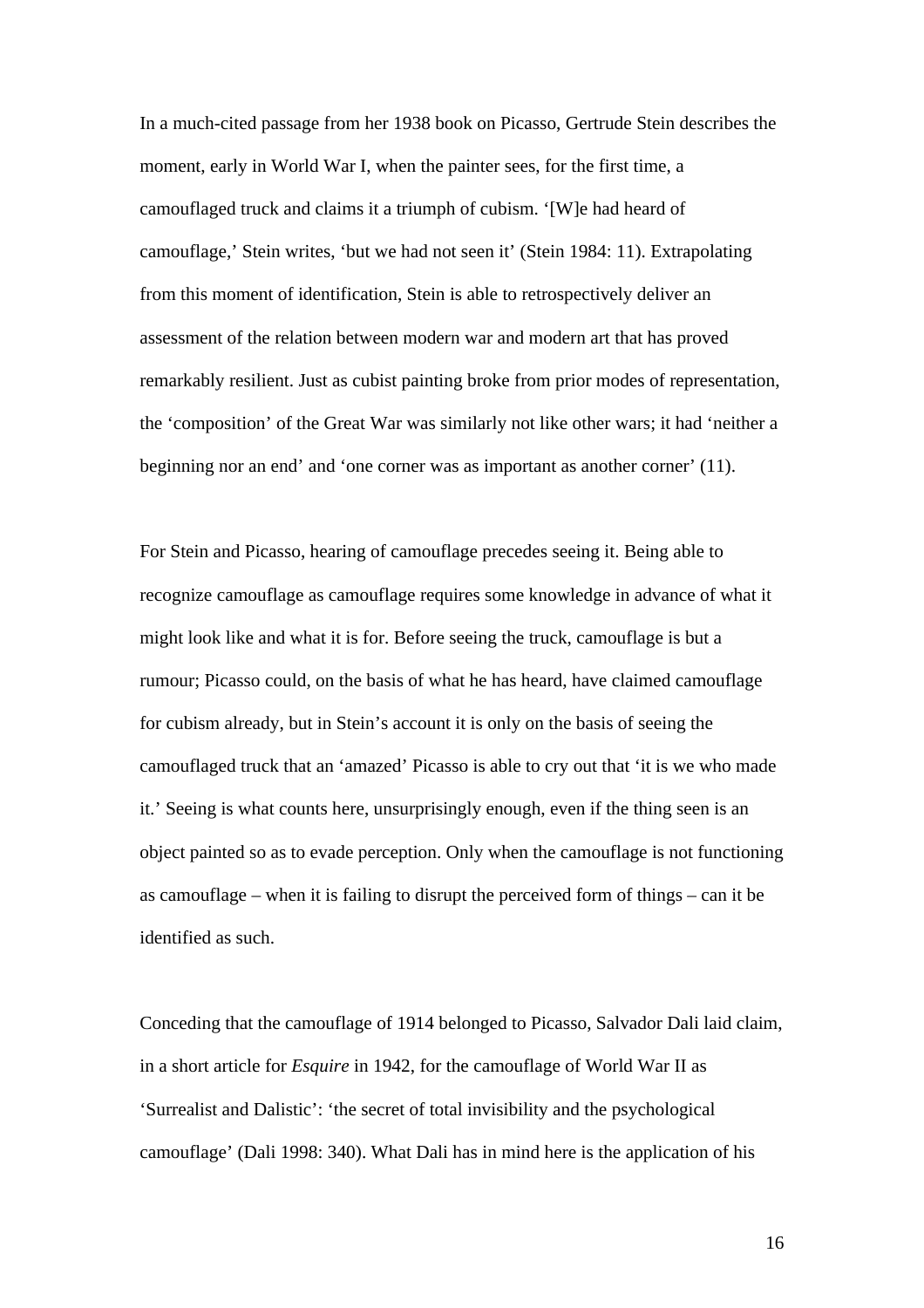paranoiac-critical method, whereby the paranoiac's tendency to see connections between things that are not rationally linked together is cultivated in order to dissolve the notional truth of appearances. Such a strategy develops the displacements, diversions, and doublings of disruptive patterning into a factory for the manufacture of phantom enemies and terra incognita by collapsing the distinction between figure and ground, between forms and the spaces separating them: everything the viewer sees is potentially something else. The ease with which Surrealist investigations into the unconscious were, in the post-World War II years, as Raoul Vaneigem notes, 'coopted by the dominant mechanisms of deception and fascination' (1999: 60) – namely advertising and politics -- indicates the extent to which the strategic duplicities of war came to permeate the postwar world. Weimar Bauhaus artist Oskar Schlemmer, put to work camouflaging barracks in 1940, conceded that survival required 'artistic neutrality, camouflaging one's real intentions'; Schlemmer decided to devote himself to the 'cult of the surface' (Schwartz 2014: 168).

One response to an achieved Dalian reality where everything means something else is to renounce mimesis. It is here that Greenberg's defense of American abstract painting, with its emphasis on the elimination of content, seeks to shake off the combat model of the European avant-garde and its associations with camouflage. Yet, as we have seen, it is precisely through the renunciation of mimesis that abstract art renders itself almost sublimely amenable to the most neutralizing form of pattern misrecognition: the silent surface of pure colour as the warm bath of affirmative culture. If the triumph of American painting, and of American postwar culture, is a triumph of the cult of the surface, it is a triumph also of camouflage – of hiding and showing. The two main modes of camouflage strategy, according to Hillel Schwartz,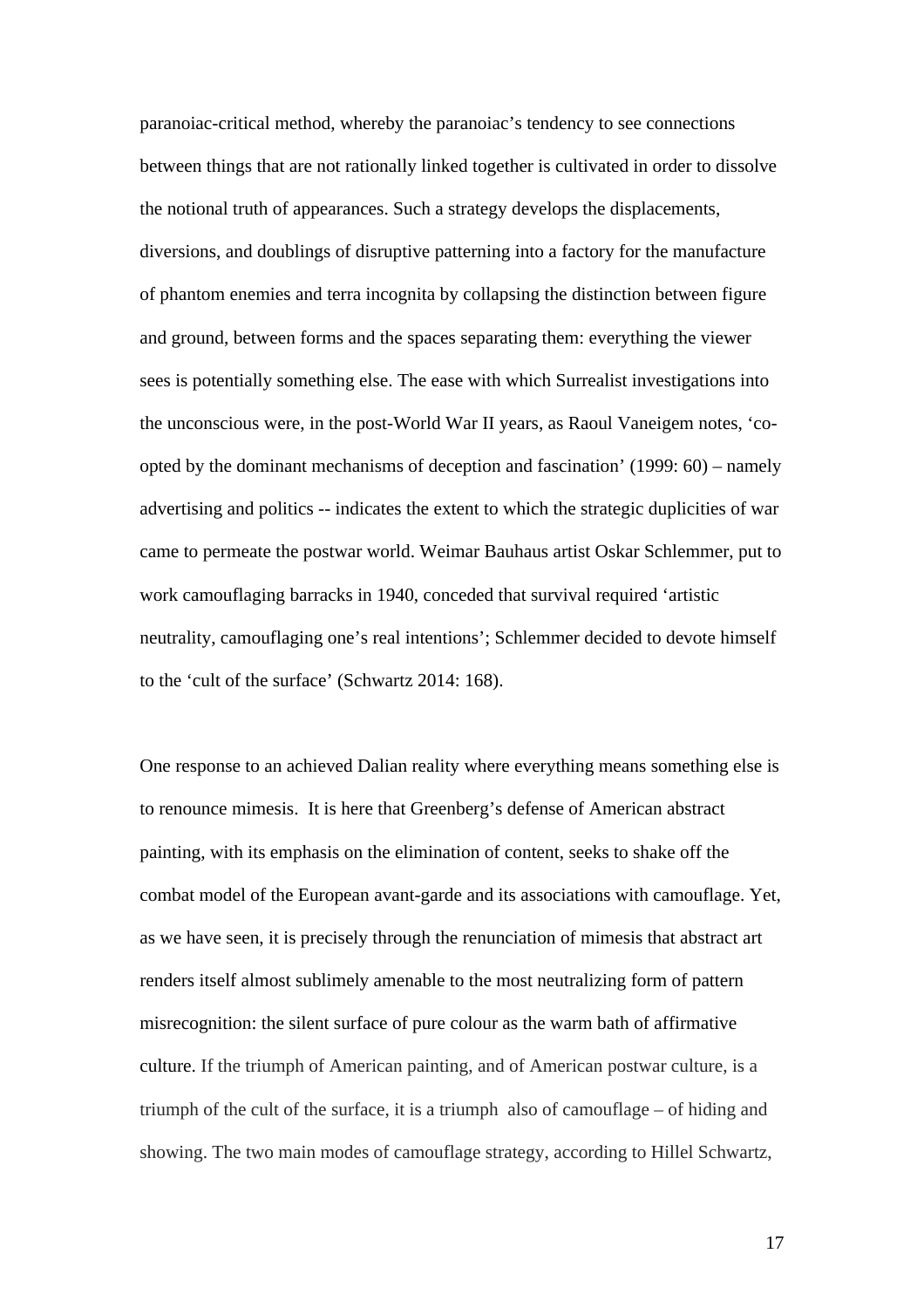are invisibility (hiding) and deceptive visibility (showing) (2014: 155); camouflage is less about completely screening off the hidden than of disrupting perception through doubling, obscurity, displacement, and disorientation using an array of masks, decoys, substitutions, and obliterative countershadings (156). Like the eliminations of formalist abstraction, the point of camouflage is to work hard to produce the effect that no work has been done at all. While protective colouration is most effective against the quick glance, the deceptions of camouflage are less concerned with fooling the unassisted eye and more properly engaged with disrupting the penetrative gaze of technologically-enhanced vision: of binoculars, telescopes and, most of all, of cameras.

Ellsworth Kelly was one the many artists who served, during World War II, in the 603rd Camouflage Engineers, the visual deception wing of the so-called Ghost Army, the US military's tactical deception unit officially known as the 23rd Headquarters Special Troops. It was equipped with inflatable tanks, cannons, jeeps, trucks, and airplanes that were then camouflaged imperfectly so that enemy air reconnaissance could see them. Kelly did not design camouflage himself but was responsible for printing a series of silkscreen posters for training purposes, each of which depicted a particular form of camouflage (Behrens 2002: 173). Knowing what to show and what to hide, what the eye can register and how it is interpreted – the calibration and management of the single glance and the deep interrogative analysis of reconnaissance – are established aspects of Kelly's work from the outset.

### Digitalized Colour and the Return of the Non-Figural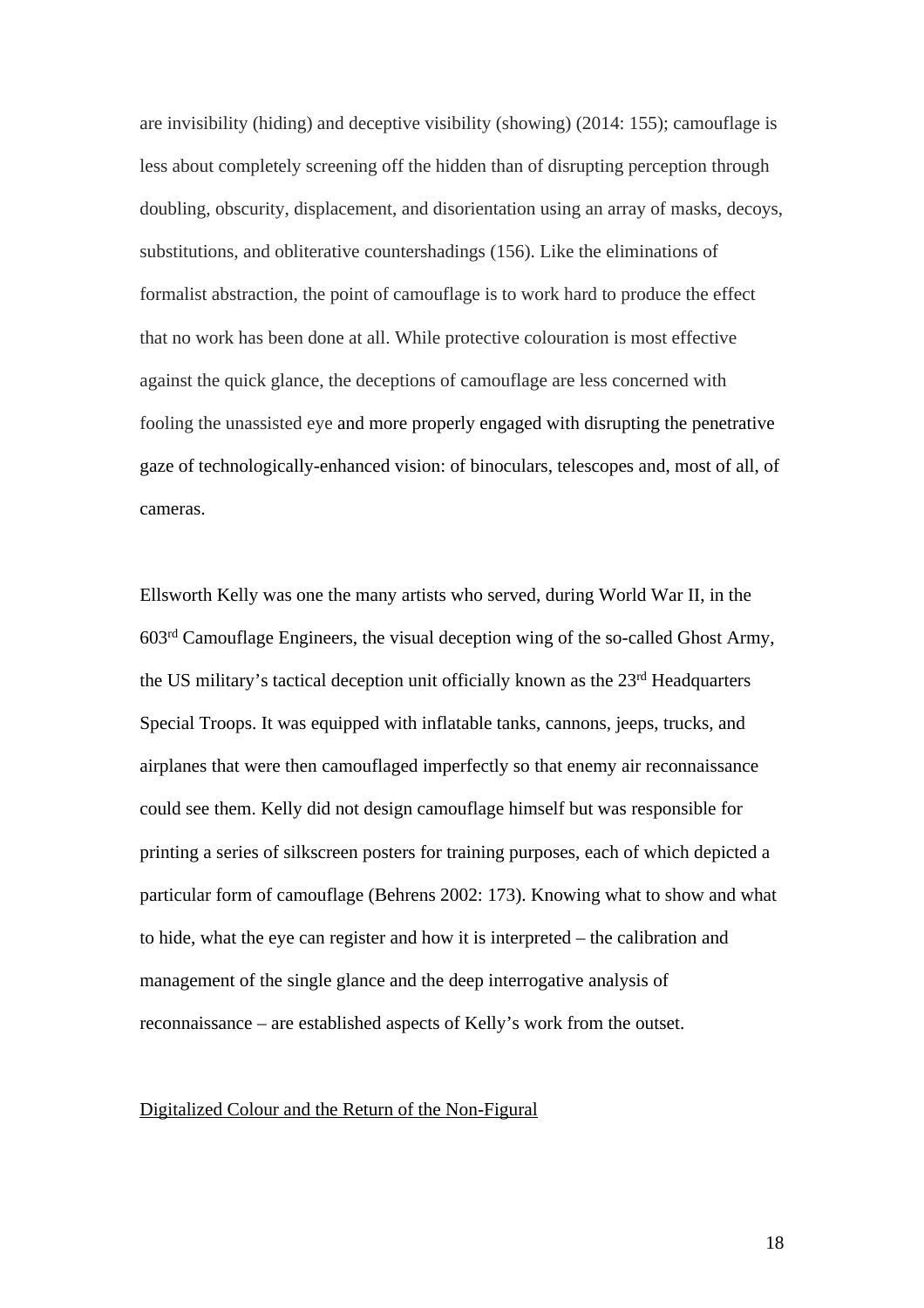There is another reason, I think, why Kurgan is attracted to Kelly's *Four Panels* and why she thought that *Monochrome Landscapes* could 'converse' with it. Kelly's use of red, green, and blue seeks to establish a direct optical relationship between the work and the viewer, following Young-Helmholtz's trichromatic colour theory, which produced the additive Red Green Blue (RGB) colour model that made possible colour photography and continues to be used in television, video and computer displays. Red, green and blue are not the primary colours of painting but of science. The RGB model identifies three different kinds of photoreceptors in the eye that are variously 'tuned' to perceive primarily long, or red, wavelengths, middle/green, or short/blue ones. The brain interprets the light signal received and interprets its colour value according to the sensitivity of the response; the discrete red, green and blue panels of Kelly's print are, then, as unambiguous in their messages as it is possible to be, seeking to reduce the necessity of interpretation to a minimum, just as the black panel signals the complete absence of light. The intensity of the red, green, and blue signals is full on, black is fully off. In this way, Kelly's *Four Panels* reduces vision to its most basic components (the white border delivering the combined full intensity of R, G, and B), the primary materials of sight stripped of overlap, diffusion, shade, and combination. As the foundation of virtually all colour processes, whether chemical or electronic, RGB is the language of modern visuality. For Kelly, following Greenberg, red, green and blue is as close to direct retinal communication as there is, stripped of all association, all culture, and reaching straight into the cones and rods of the eye. Everything else is interpretation. As a crystallized example of formalist purity, a purity sought via chromatic nakedness, Kelly's *Four Panels* promises, once and for all, to disambiguate the visual. For Kurgan, it is precisely this disambiguation that is the false flag of raw data, used to pass off intelligence as fact.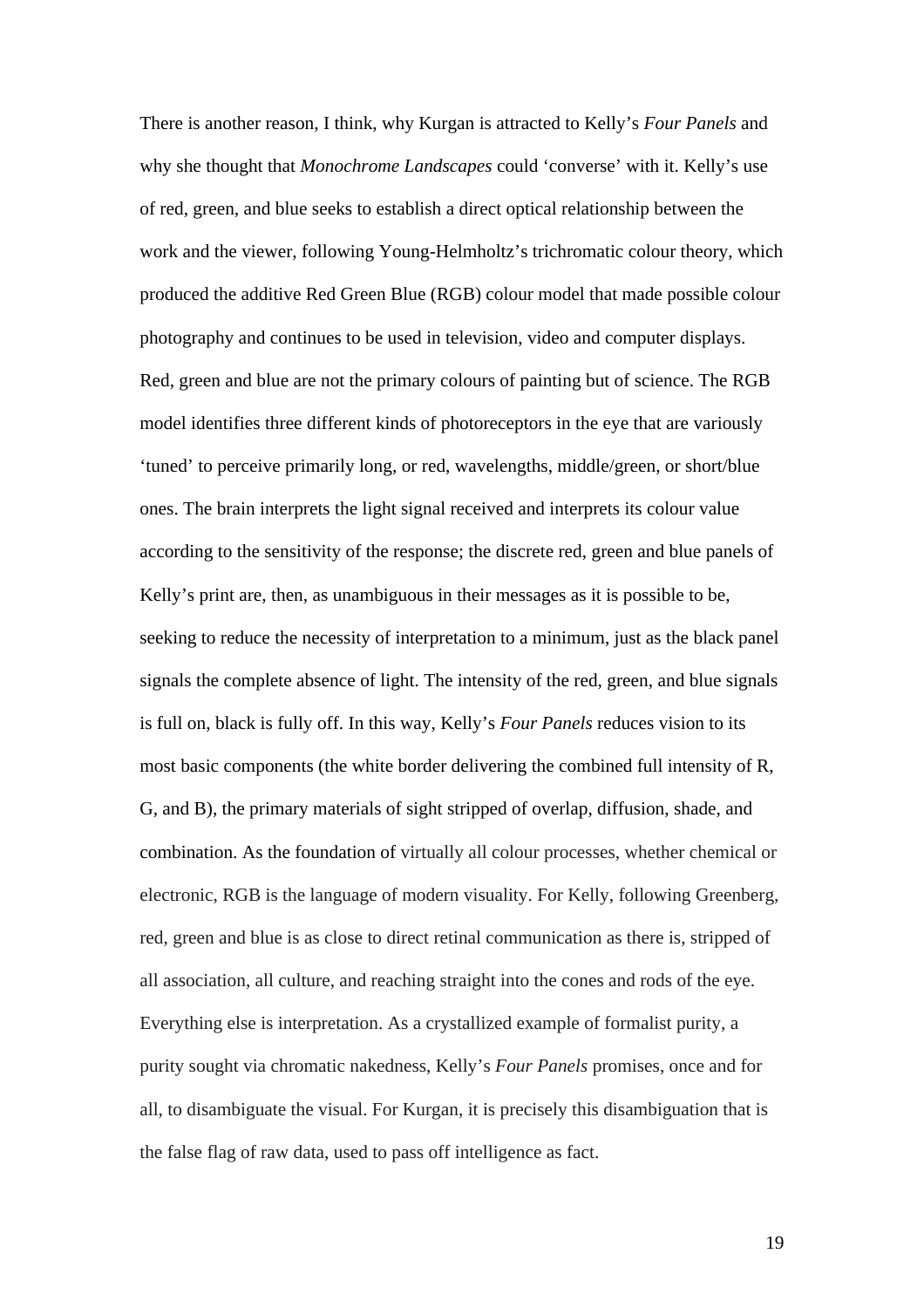As the model for all colour sensing, representation, and the display of images in electronic systems, Kelly's RGB work unwittingly gifts to Kurgan a shorthand for what David Batchelor calls the colour chart's contribution to the 'digitalization of colour' (2000: 105). Batchelor makes the distinction between the analogical colour circle of the artist – 'a continuum, a seamless spectrum, an undivided whole' based on a 'grammar of complementarity' and relational hierarchy – and the 'grammarless accumulation of colour units' that comprise the colour chart (105), the digital opposite of analogical colour:

In the colour chart, every colour is equivalent to and independent of every other colour. There are no hierarchies, only random colour events. The colour chart divorces colour from conventional colour theory and turns every colour into a readymade. It promises autonomy for colour; in fact, it offers three distinct but related types of autonomy: that of each colour from every other colour, that of colour from the dictates of colour theory and that of colour from the register of representation. (105)

Bachelor suggests that postwar art, from Rauschenberg through Warhol and Richter to Noland and Kelly, constitutes a move away from analogical to digitalized colour: individuated, discrete, 'no mergence or modulation; there are only boundaries, steps and edges' (106). Removed from the 'register of representation', digitalized colour is the denatured colour of bureaucratized vision: autonomous units of colour unattached to anything but themselves, independent, interchangeable, grammarless. What Kelly's RGB paintings and *Four Panels* are after, then, is not just the formal purity of the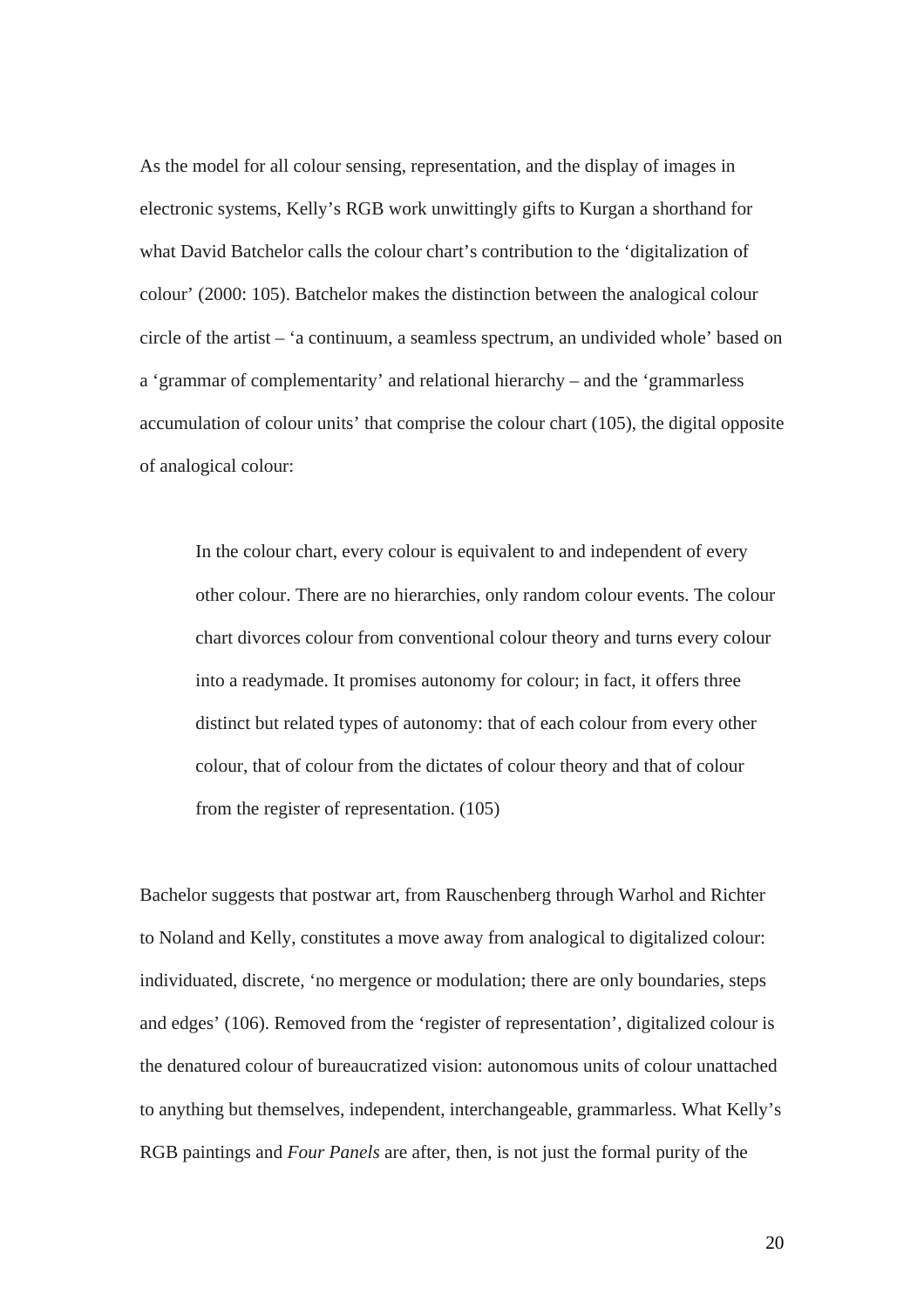single glance but the management of a glance that receives already rationalized and separated -- digitalized – data that blocks, unmoored from any grammar of complementarity, its relation to anything other than itself.

In her essay 'Documentary Uncertainty', artist Hito Steyerl describes watching a news broadcast during the first days of the US invasion of Iraq in 2003. A CNN correspondent, pointing a direct broadcast cell phone camera out of a car window, claims that this kind of broadcast has never been seen before. This is true, Steyerl observes, because 'there was hardly anything to see on these pictures' due to their low resolution. The 'green and brown blotches […] looked like the camouflage of combat fatigues; a military version of abstract expressionism' (Steyerl 2007). Asking what this sort of abstraction has to do with documentary, Steyerl argues that it signals toward 'a deeper characteristic' of contemporary documentary images: that 'the more immediate they become, the less there is to see.' In other words, '[t]he closer to reality we get, the less intelligible it becomes.'

Steyerl uses this example to expand on the equally uncertain conceptual territory of contemporary documentary, which can no longer be satisfied with the discredited, positivist categories of 'truth' or 'objectivity' and must instead exist in 'perpetual doubt': 'the only thing we can say for sure,' she concludes, 'is that we always already doubt if [the documentary mode] is true.' This doubt is underscored in the case of the CNN images, produced by embedded journalists whose output is already mediated by the military. If, as Steyerl suggests, 'we are all somehow embedded in global capitalism' and the very idea of critical distance is never more than an 'ideological illusion,' the truth may well lie, not in any 'objective' report but precisely in the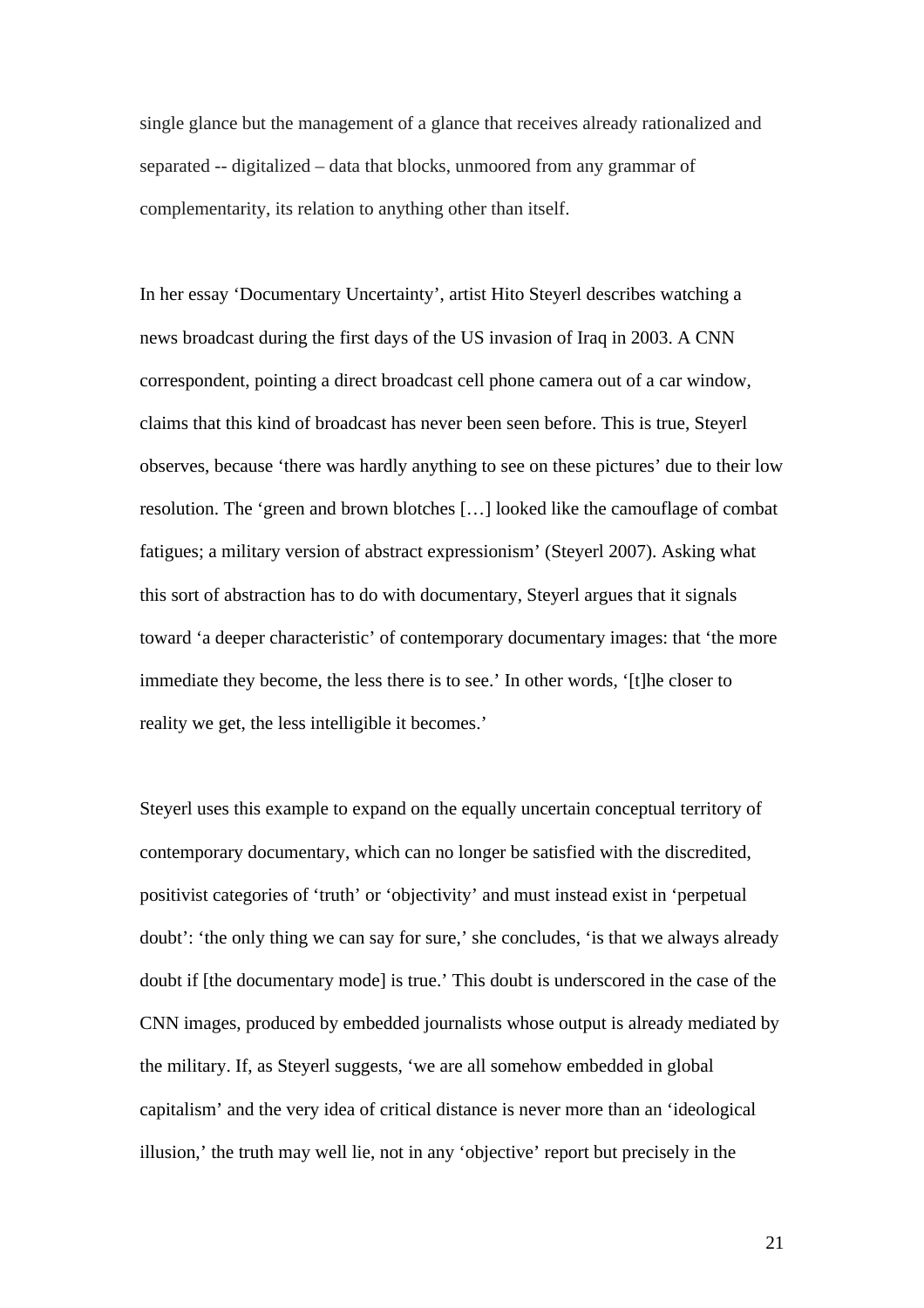blurred cell phone pictures – in the abstraction that represents nothing. Such images, she concludes, 'are as post-representational as the majority of contemporary politics. But, amazingly, we can still speak of truth with regard to them.' The form tells the truth, here, since the blurred CNN pictures are 'perfectly true documents' of the condition of 'general uncertainty,' of the 'precarious nature of contemporary lives as well as the uneasiness of any representation' (Steyerl 2007)

The challenge, for Steyerl, is in finding a critical position that does not merely take the condition of uncertainty into account or expose it, but which can replace the affects associated with perpetual doubt -- 'stress, exposure, threat and a general sense of loss and confusion' -- with another, yet to be determined 'affective and political constellation.' This is, I think, the dilemma of Kurgan's *Monochrome Landscapes* and of other 'abstract' works engaged with the contemporary politics of visibility, such as Paglen's drone photographs or Bloomberg and Chanarin's *The Day That Nobody Died* (2008), a series of what the artists describe as 'radically non-figurative, unique, action-photographs' (Bloomberg and Chanaran 2008) made by exposing sections of a roll of photographic film to sunlight during a tour of Helmand Province in Afghanistan while embedded with the British Army in June 2008. Recalling Rothko's desire to pulverize the familiar identity of things, contemporary artists, skeptical of the neutralizing effects of what Bloomberg and Chanarin describe as 'the conventional language of photographic responses to conflict and suffering' (2008), are positioned precariously along a fault-line between an always already suspect documentary mode and the risky maneuverings of formalism. In Steyerl's example of the CNN images, the blur is the truth, but that truth requires a mode of seeing attuned to the misdirections of contemporary politics, the distractions, obfuscations and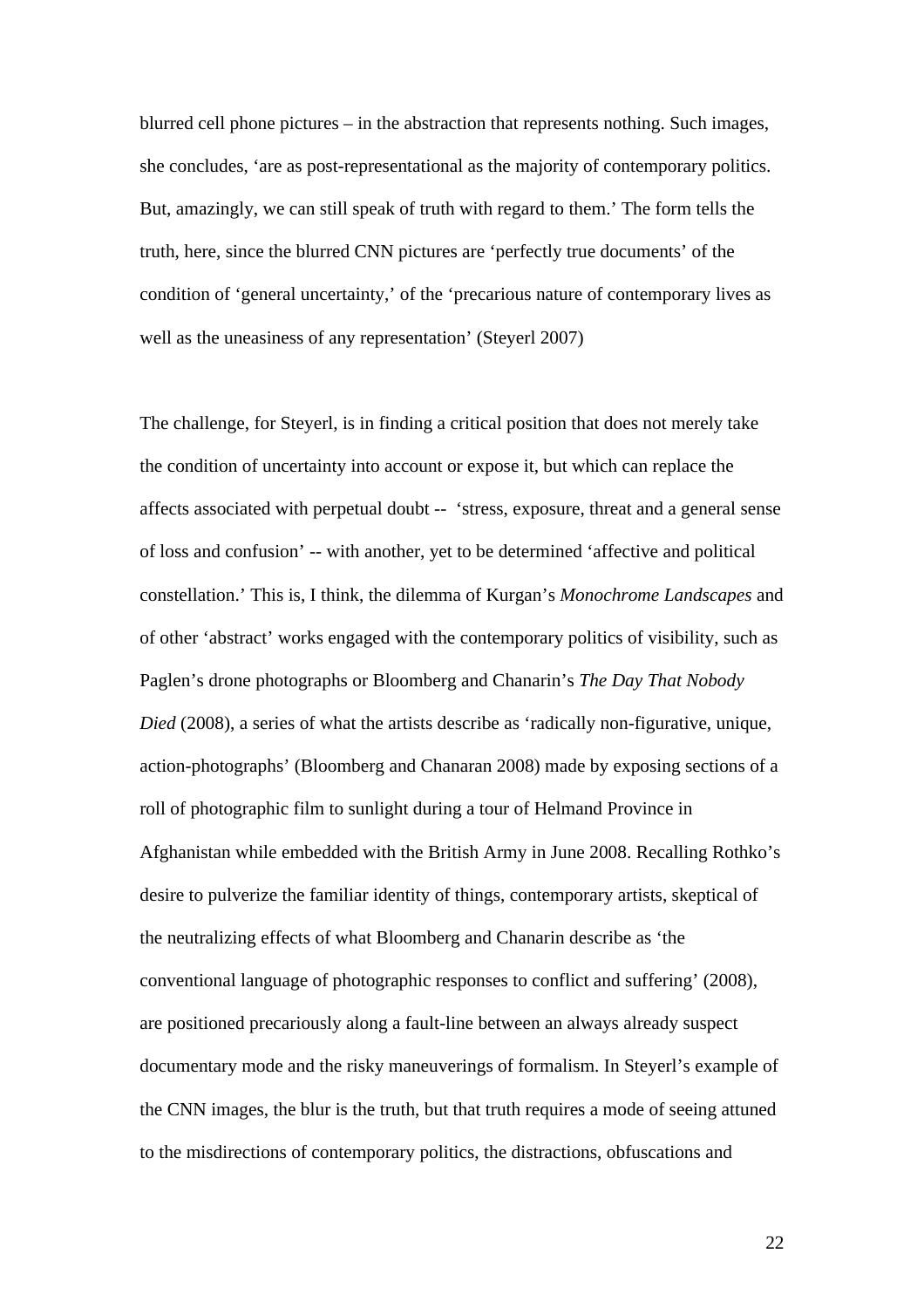double-bluffs of contemporary media, and the representational politics of contemporary art. Such a mode of interpretation – ironic, off-kilter, too easily mistaken for paranoia – does not yield the promised exposure of the hidden truth once offered by critique; instead, it is a mode of operations that at the same time produces and interprets encrypted data, much as the camoufleur, in order to manufacture deception, must also be able to read the signs of the enemy. The syntax of surveillance, with its repertoire of feints, blocks, missteps, distractions, decoys, masks and reversals, cannot convert signal into 'truth' but the protean maneuvering – endlessly showing and hiding, moving in and out of focus, in and out of range, switching between codes and across media – is perhaps as close to a critical position as can be reached; it is the a-positionality of counterintelligence.

This doubleness – that the data or image is at once true and false, evidence and artifice, real and illusory, abstract and figurative – does not necessarily have to lead to relativism and acquiescence, as if there were nothing at stake, but it does speak to the radically ambivalent situation of the contemporary photographic image. It is this ambivalence, I think, that leads Kurgan to yolk the satellite image with high formalism since each mode, in its own way, strains toward the promise of some sort of truth not as told but as found – the truth of the single glance that is beyond reflection. As I hope is now obvious, though, the kind of truth claims promised on behalf of the satellite image and of formalist abstraction are, in part, the product of a certain dream of retinal instantaneity and uncontaminated vision that, in order to work, must camouflage the operations necessary for the production of the image. For Kurgan, like Steyerl, the blur is a kind of truth, but Kurgan insists on a form of deep looking that is also made possible by the technology that produces the blur.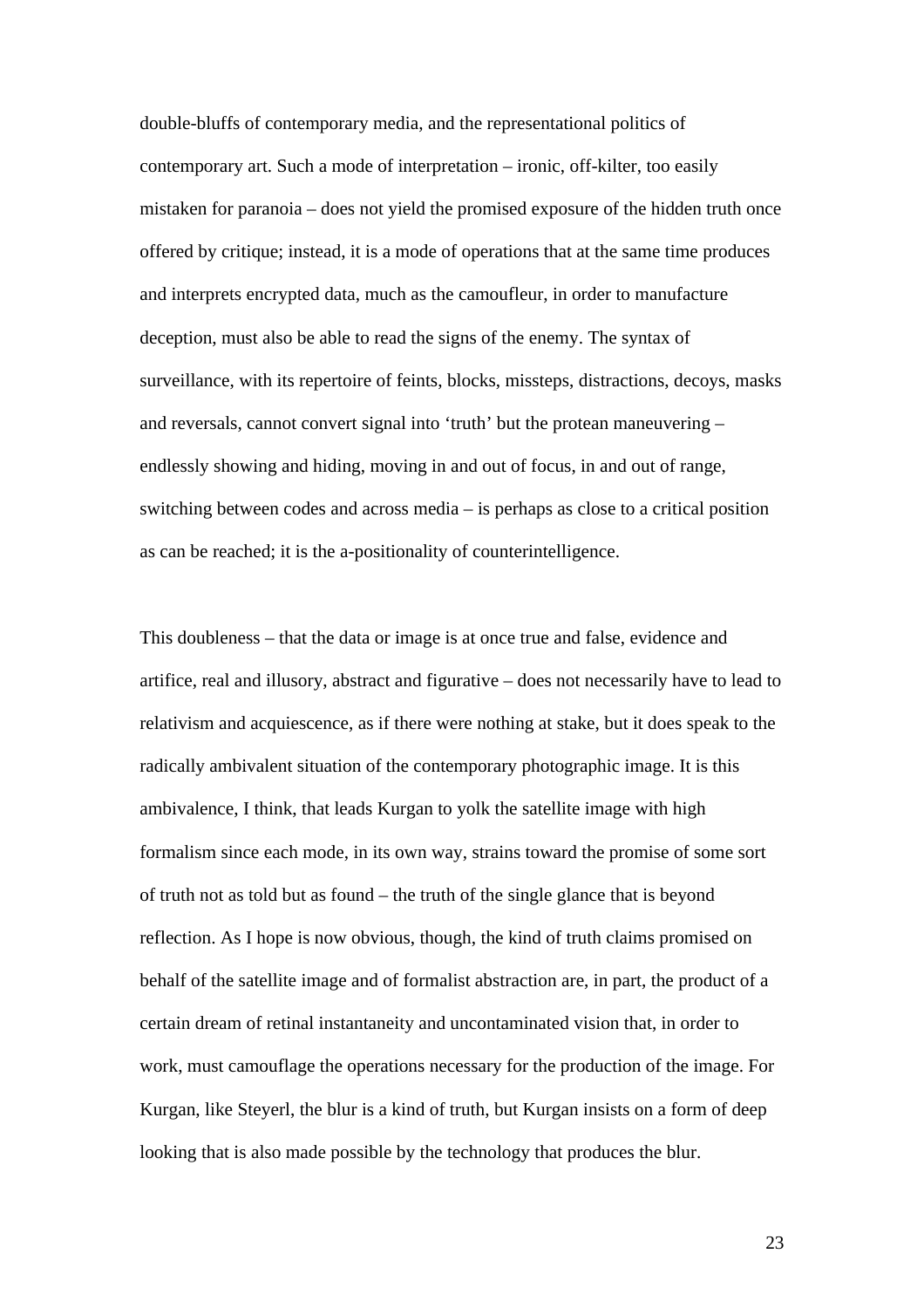It is here that the satellite image reveals itself to be nothing like the blank surface of a screenprint (or, indeed, the conventional photograph) because it can, in fact, be looked into as well as looked upon. While skepticism toward formalism's erasure of content exposes a conservatism concealed by the dazzle of resistance, skepticism toward digital images has, paradoxically, been accompanied by, as Mark Dorrian writes, 'a deep and intensifying commitment to them that is itself, in part, a reaction to new powerful imaging technologies' (2008: 106). For Dorrian, the crux of the issue does not lie in the relationship between the image and truth but between the image and trust; while digitization has indeed eroded trust in the image, it has at the same time become 'the precondition for a new intensity of trust that is extended to it, the balance of responses shifting in relation to differing institutional and discursive contexts and the understanding of interests embedded in them' (106). While the conventional basis for the photograph as evidence lay in its indexical relation to the referent, digital images have not so much destroyed this connection as they have, as Dorrian claims, transcoded the index; it is this transcoded indexicality that has redefined the relation between trust and the image. Today, suggests Dorrian, it is complexity rather than retinal immediacy that seems to be trusted: 'what is trusted is no longer so much the image as the complexity or fineness of the informational content that can be extracted from it' (113). At the same time, transcoded indexicality makes images 'immediately and always already analyses' (114); in other words, the gathered data is captured, processed, and arranged in advance of its apprehension as an image. Any interpretation of an image is, then, more than ever, an engagement with truth as it has been made (and as it is made to appear) rather than as it appears.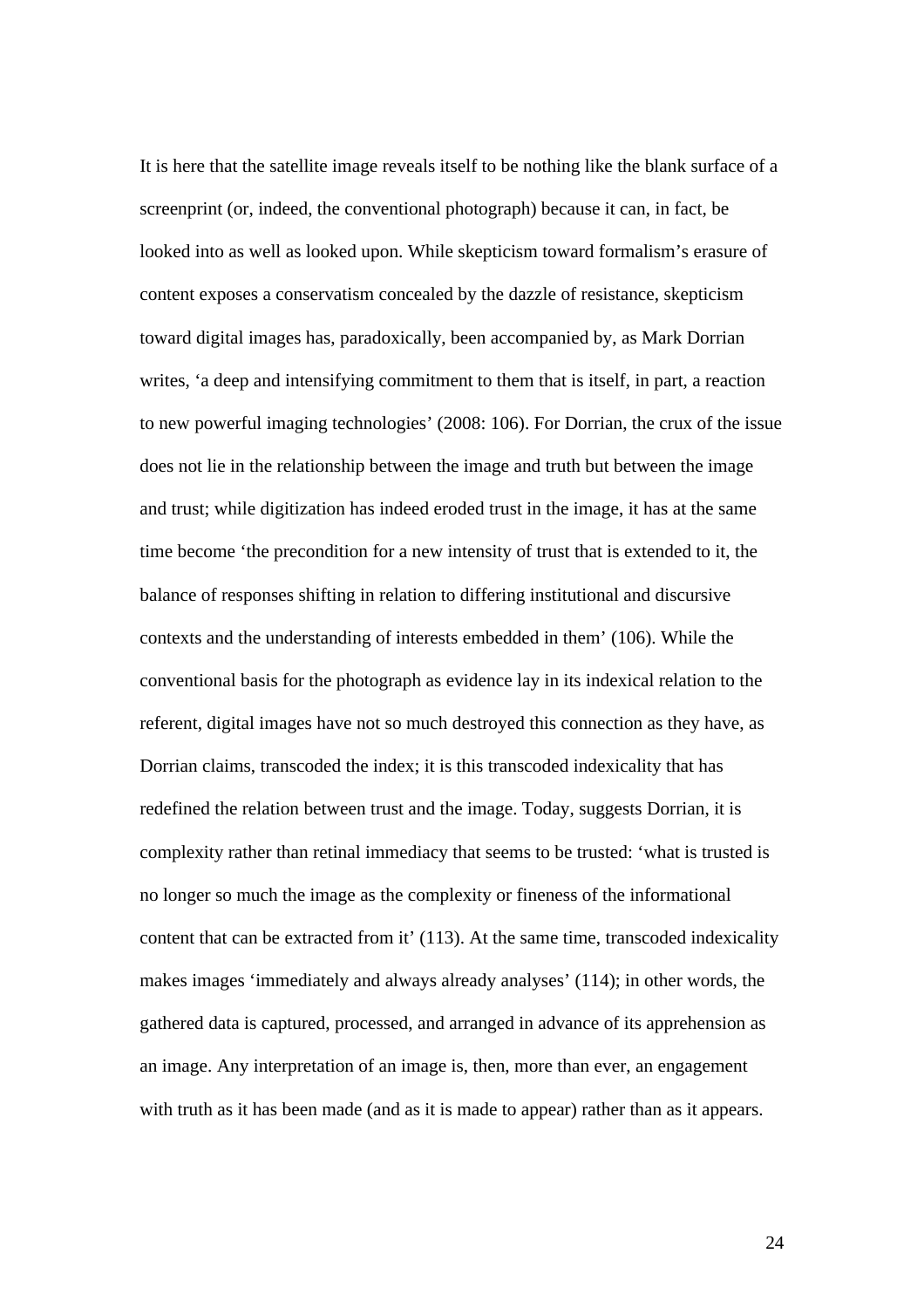This is why Kurgan's panels not only require informational support in the form of captions but also the interpretive supplement of the written essay; unlike Kelly's 'honest' and 'objective' RGB colour fields, where interpretative labor would signal the failure of the work to deliver on its retinal promise, the 'honesty' of Kurgan's work resides precisely in its acceptance of interpretation *as* the work. There can be no legitimating single glance when it comes to the digital image because optical immediacy is always already camouflage, a diversion produced by the RGB system to make data look like truth. The detour Kurgan's work takes through high formalism is part of the necessary re-ambiguation of the single glance that unpacks the strategies deployed by colour field painting to camouflage the construction of immediacy.

## **References**

- Abrams, Janet and Peter Hall, eds. (2006), *Else/where: Mapping - New Cartographies of Networks and Territories*, Minneapolis: University of Minnesota Design Institute.
- Batchelor, David (2000), *Chromophobia*, London: Reaktion.
- Behrens, Roy R. (2002), *False Flags: Art, Design and Modern Camouflage*, Dysart, Iowa: Bobolink.
- Bhagat Alexis and Lize Mogel, eds. (2008), *An Atlas of Radical Cartography*, Los Angeles, CA: Journal of Aesthetics and Protest Press.
- Bloomberg, Adam and Oliver Chanarin (2008), *The Day Nobody Died*, presented at the Barbican Art Gallery, 4th December.

<http://www.broombergchanarin.com/files/theday.pdf>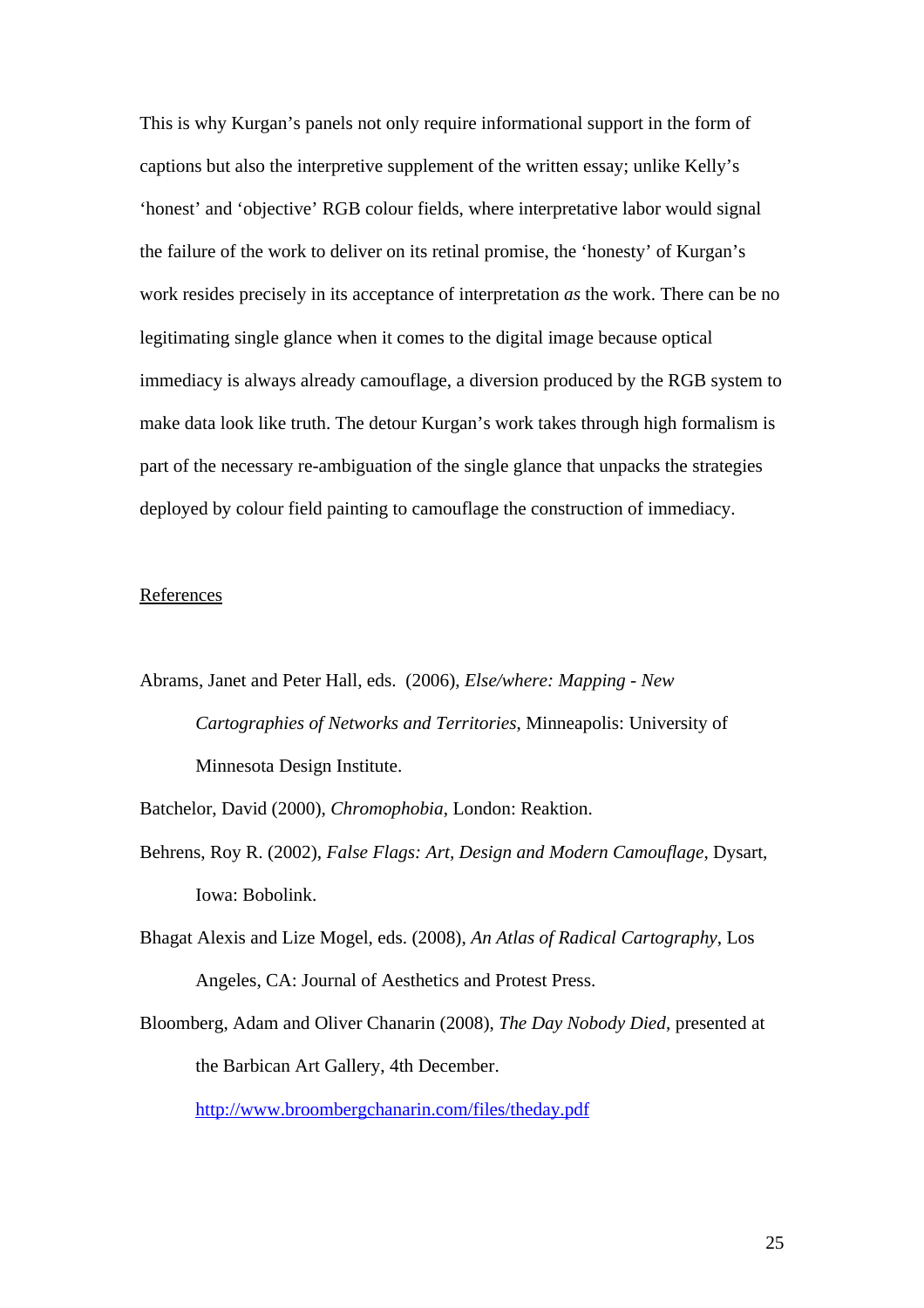- Dalí, Salvador (1998), 'Total Camouflage for Total War', pp. 339-343 in Haim Finkelstein, ed. and trans., *The Collected Writings of Salvador Dalí,* Cambridge: Cambridge University Press.
- Dorrian, Mark (2008), 'Transcoded Indexicality,' *Log: Observations on Architecture and the Contemporary City* 12: 105-115.
- Forensic Architecture, ed. (2014), *Forensis: The Architecture of Public Truth*, Berlin: Sternberg Press.
- Graham, Stephen (2010), *Cities Under Siege: The New Military Urbanism*, London: Verso.
- Glueck, Grace (2004), 'Architecture by Numbers: Preston Scott Cohen, Marsha Cottrell, Michelle Fornabai, Laura Kurgan and Ben Nicholson', *New York Times* June 11. [http://www.nytimes.com/2004/06/11/arts/art-review](http://www.nytimes.com/2004/06/11/arts/art-review-architecture-numbers-preston-scott-cohen-marsha-cottrell-michelle.html)[architecture-numbers-preston-scott-cohen-marsha-cottrell-michelle.html](http://www.nytimes.com/2004/06/11/arts/art-review-architecture-numbers-preston-scott-cohen-marsha-cottrell-michelle.html)
- Greenberg, Clement (1965), '"American-Type" Painting', pp. 208-229 in *Art and Culture: Critical Essays*, Boston: Beacon Press.
- Guilbart, Serge (1983), *How New York Stole the Idea of Modern Art: Abstract Expressionism, Freedom, and the Cold War*, trans. Arthur Goldhammer, Chicago: University of Chicago Press.
- Guilbaut, Serge (1985), 'The New Adventures of the Avant-Garde in America: Greenberg, Pollock, or from Trotskyism to the New Liberalism of the "Vital Center"' trans. Thomas Repensek, pp. 153-166 in Francis Frascina, ed. *Pollock and After: The Critical Debate*, New York: Harper & Row.

Henner, Mishka (2011), *No Man's Land*, print on demand.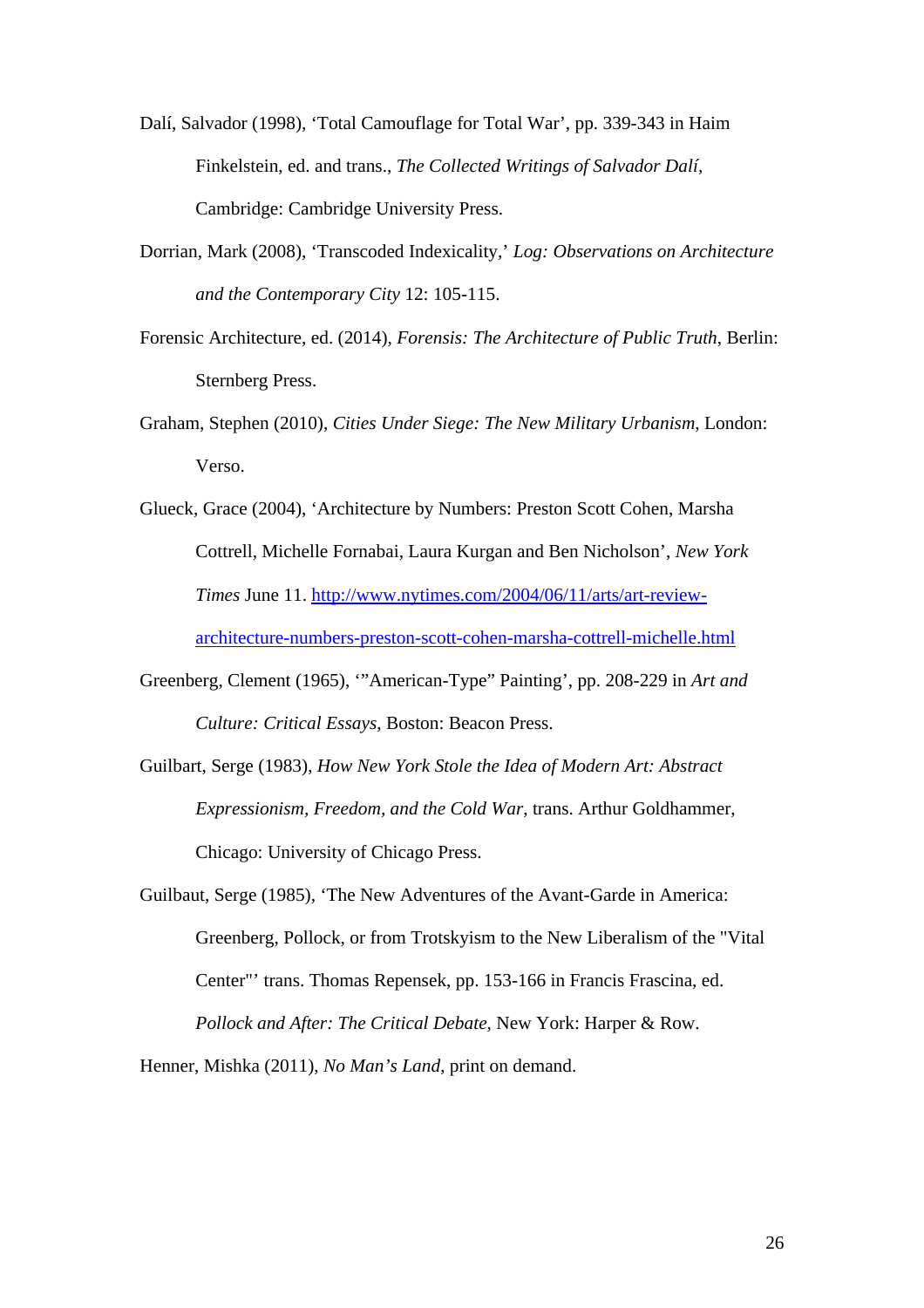- Kelly, Ellsworth (1996), 'Notes on 1969', pp. 92-3 in Kristine Stiles and Peter Selz, eds. *Theories and Documents of Contemporary Art: A Sourcebook of Artists' Writings*, Berkeley: University of California Press.
- Krauss, Rosalind (1989), 'Photography and Abstraction,' pp. 63-70 in *A Debate on Abstraction,* New York: Hunter College Art Gallery.
- Kurgan, Laura (2013), *Close Up at a Distance: Mapping, Technology & Politics*, Cambridge, MA: Zone Books.
- O'Rourke, Karen (2013), *Walking and Mapping: Artists as Cartographers*, Cambridge: MIT.
- Paglen, Trevor (2006)*, Torture Taxi: On the Trail of the CIA's Rendition Flights*, New York: Melville House.
- Paglen, Trevor (2009), *Blank Spots on the Map: The Dark Geography of the Pentagon's Secret World*, New York: Dutton.
- Paglen, Trevor (2010), *Invisible: Covert Operations and Classified Landscapes*, New York: Aperture.
- Parks, Lisa (2005), *Cultures in Orbit: Satellites and the Televisual*, Durham, NC: Duke University Press.

Rafman, Jon (2011), *The Nine Eyes of Google Street View*, Paris: Jean Boîte Editions.

- Rickard, Doug (2012), *Doug Rickard: A New American Picture,* Köln: Verlag der Buchhandlung Walther Konig.
- Rothko, Mark (2006), 'The Romantics Were Prompted' (1947), pp. 58-59 in Miguel López-Remiro, ed., *Writings on Art*, New Haven: Yale University Press.
- Saint-Amour, P. K. (2003), 'Modernist Reconnaissance', *Modernism/Modernity* 10(2): 349-80.